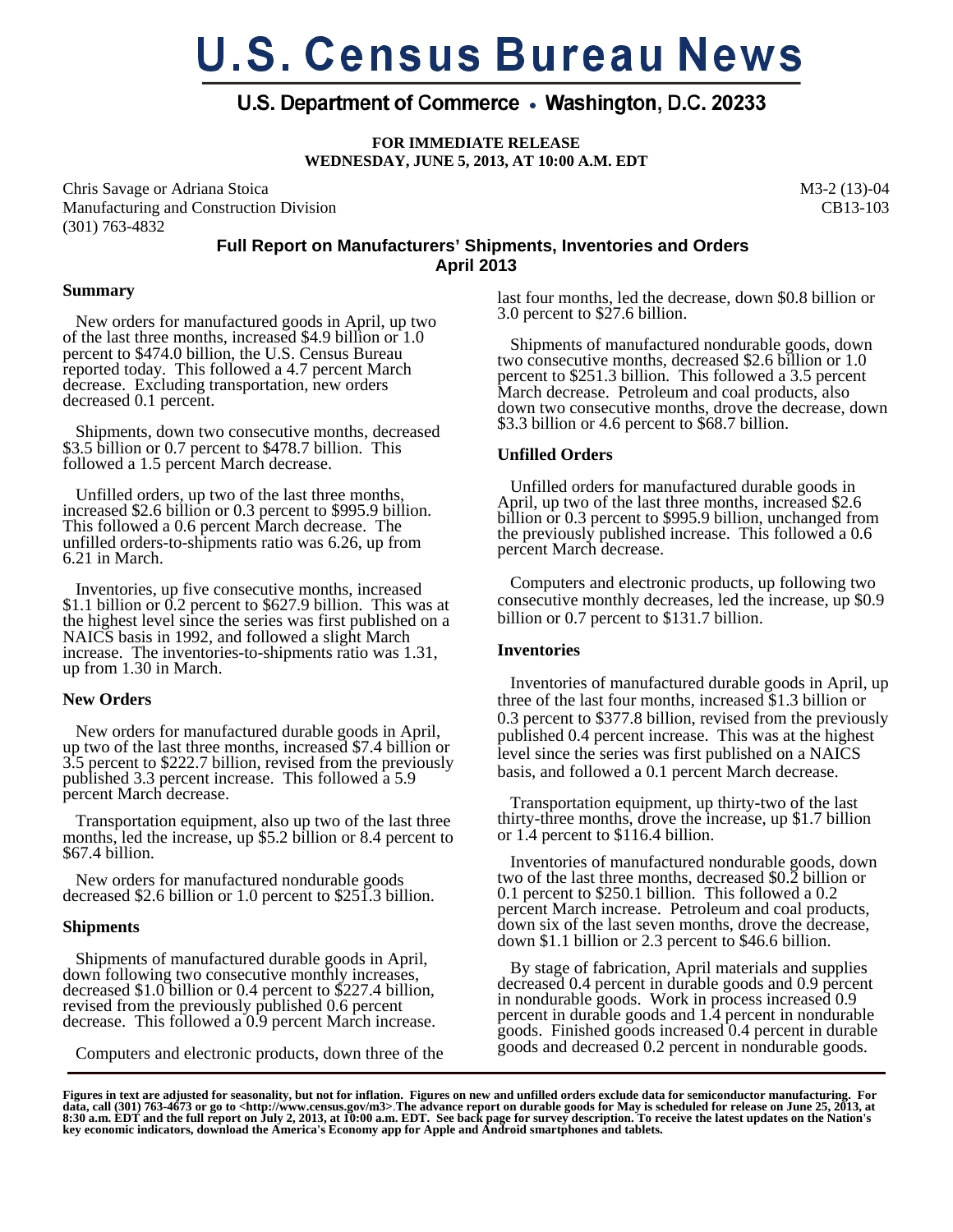#### **Table 1. Value of Manufacturers' Shipments for Industry Groups**<sup>1</sup>

**[Estimates are shown in millions of dollars and are based on data from the Manufacturers' Shipments, Inventories, and Orders Survey.]** 

|                                                                                                                                                                                                      |                                                                                                                                |                                                                                                                                | <b>Seasonally Adjusted</b>                                                                                                     |                                                                                                         |                                                                                                                                     |                                                                                                            |                                                                                                                                |                                                                                                                                |                                                                                                                                | <b>Not Seasonally Adjusted</b>                                                                                               |                                                                                                                                           |                                                                                                                                           |                                                                                                                     |
|------------------------------------------------------------------------------------------------------------------------------------------------------------------------------------------------------|--------------------------------------------------------------------------------------------------------------------------------|--------------------------------------------------------------------------------------------------------------------------------|--------------------------------------------------------------------------------------------------------------------------------|---------------------------------------------------------------------------------------------------------|-------------------------------------------------------------------------------------------------------------------------------------|------------------------------------------------------------------------------------------------------------|--------------------------------------------------------------------------------------------------------------------------------|--------------------------------------------------------------------------------------------------------------------------------|--------------------------------------------------------------------------------------------------------------------------------|------------------------------------------------------------------------------------------------------------------------------|-------------------------------------------------------------------------------------------------------------------------------------------|-------------------------------------------------------------------------------------------------------------------------------------------|---------------------------------------------------------------------------------------------------------------------|
|                                                                                                                                                                                                      |                                                                                                                                | Monthly                                                                                                                        |                                                                                                                                |                                                                                                         | <b>Percent Change</b>                                                                                                               |                                                                                                            |                                                                                                                                |                                                                                                                                | <b>Monthly</b>                                                                                                                 |                                                                                                                              |                                                                                                                                           | Year to date                                                                                                                              |                                                                                                                     |
| Industry                                                                                                                                                                                             | Apr.<br>2013 <sup>p</sup>                                                                                                      | Mar.<br>2013                                                                                                                   | Feb.<br>2013                                                                                                                   | Mar.<br>Apr.                                                                                            | Feb. -<br>Mar.                                                                                                                      | Jan. -<br>Feb.                                                                                             | Apr.<br>2013 <sup>p</sup>                                                                                                      | Mar.<br>$2013$ <sup>r</sup>                                                                                                    | Feb.<br>2013                                                                                                                   | Apr.<br>2012                                                                                                                 | 2013 <sup>p</sup>                                                                                                                         | 2012                                                                                                                                      | Percent<br>2013/<br>2012                                                                                            |
| All manufacturing industries<br>Excluding transportation<br>Excluding defense<br>With unfilled orders                                                                                                | 478,662<br>411,825<br>466,770<br>159,221                                                                                       | 482,210<br>414,800<br>469,592<br>160,052                                                                                       | 489,470<br>424,011<br>477,511<br>158,611                                                                                       | $-0.7$<br>$-0.7$<br>$-0.6$<br>$-0.5$                                                                    | $-1.5$<br>$-2.2$<br>$-1.7$<br>0.9                                                                                                   | 1.3<br>1.3<br>1.3<br>0.4                                                                                   | 483,249<br>417,284<br>472,269<br>157,499                                                                                       | 502,847<br>428,316<br>488,663<br>172,011                                                                                       | 454,620<br>391,368<br>443,199<br>148,466                                                                                       | 475,870<br>415,070<br>465,189<br>153,283                                                                                     | 1,891,628<br>1,631,380<br>1,845,585<br>620,815                                                                                            | 1,871,764<br>1,628,171<br>1,825,850<br>617,344                                                                                            | 1.1<br>0.2<br>1.1<br>0.6                                                                                            |
| Durable goods industries                                                                                                                                                                             | 227,385                                                                                                                        | 228,342                                                                                                                        | 226,278                                                                                                                        | $-0.4$                                                                                                  | 0.9                                                                                                                                 | 0.7                                                                                                        | 228,036                                                                                                                        | 242,586                                                                                                                        | 211,765                                                                                                                        | 219,212                                                                                                                      | 886,948                                                                                                                                   | 864,997                                                                                                                                   | 2.5                                                                                                                 |
| Nonmetallic mineral products<br>Iron and steel mills<br>Aluminum and nonferrous metals<br>Ferrous metal foundries<br>Fabricated metal products<br>Construction machinery                             | 7,090<br>8,165<br>24,787<br>10,437<br>12,639<br>1,711<br>29,067<br>34,639<br>2,021<br>5,357                                    | 7,108<br>8,098<br>24,561<br>10,306<br>12,545<br>1,710<br>28,451<br>35,078<br>2,131<br>5,291                                    | 7,099<br>8,146<br>24,857<br>10,484<br>12,643<br>1,730<br>28,970<br>34,821<br>2,320<br>5,246                                    | $-0.3$<br>0.8<br>0.9<br>1.3<br>0.7<br>0.1<br>2.2<br>$-1.3$<br>$-5.2$<br>1.2                             | 0.1<br>$-0.6$<br>$-1.2$<br>$-1.7$<br>$-0.8$<br>$-1.2$<br>$-1.8$<br>0.7<br>$-8.1$<br>0.9                                             | 1.1<br>0.6<br>$-1.0$<br>$-2.5$<br>0.0<br>0.5<br>0.5<br>2.4<br>1.8<br>3.8                                   | 7,537<br>8,341<br>25,999<br>11,116<br>13,114<br>1,769<br>29,476<br>35,184<br>2,867<br>5,028                                    | 7,078<br>7,840<br>25,898<br>10,978<br>13,080<br>1,840<br>28,976<br>37,737<br>2,752<br>5,172                                    | 6,332<br>6,937<br>24,309<br>10,247<br>12,394<br>1,668<br>26,792<br>32,410<br>2,636<br>4,475                                    | 6,515<br>8,000<br>26,063<br>12,330<br>11,912<br>1,821<br>28,371<br>32,956<br>3,272<br>3,762                                  | 27,040<br>30,186<br>101,359<br>43,258<br>51,167<br>6,934<br>112,454<br>135.512<br>10,380<br>19,107                                        | 23,635<br>29,558<br>103,913<br>49,749<br>46,940<br>7,224<br>112,109<br>128,872<br>11,446<br>14,107                                        | 14.4<br>2.1<br>$-2.5$<br>$-13.0$<br>9.0<br>$-4.0$<br>0.3<br>5.2<br>$-9.3$<br>35.4                                   |
| Mining, oil field, and<br>gas field machinery<br>Industrial machinery<br>Photographic equipment<br>Ventilation, heating, air-conditioning,                                                           | 2,189<br>3,564<br>659                                                                                                          | 2,163<br>3,618<br>651                                                                                                          | 2,188<br>3,781<br>646                                                                                                          | 1.2<br>$-1.5$<br>1.2                                                                                    | $-1.1$<br>$-4.3$<br>0.8                                                                                                             | $-0.5$<br>2.8<br>$-2.1$                                                                                    | 2.043<br>3,258<br>587                                                                                                          | 2,263<br>4,307<br>728                                                                                                          | 2,082<br>3,295<br>586                                                                                                          | 2,143<br>3,091<br>571                                                                                                        | 8,438<br>13,771<br>2,459                                                                                                                  | 8,755<br>12,034<br>2,584                                                                                                                  | $-3.6$<br>14.4<br>$-4.8$                                                                                            |
| and refrigeration equipment<br>Metalworking machinery<br>Turbines, generators, and other                                                                                                             | 3,758<br>3,074                                                                                                                 | 3,604<br>2,998                                                                                                                 | 3,629<br>2,973                                                                                                                 | 4.3<br>2.5                                                                                              | $-0.7$<br>0.8                                                                                                                       | 1.2<br>2.9                                                                                                 | 3,772<br>2,988                                                                                                                 | 3,587<br>3,001                                                                                                                 | 2,974<br>2,577                                                                                                                 | 3,457<br>2,533                                                                                                               | 13,199<br>11,214                                                                                                                          | 12,608<br>10,061                                                                                                                          | 4.7<br>11.5                                                                                                         |
| power transmission equipment<br>Material handling equipment<br>Computers and electronic products <sup>2</sup><br>Computer storage devices<br>Other peripheral equipment                              | 3,891<br>2,778<br>27,597<br>503<br>977<br>844                                                                                  | 4,571<br>2,714<br>28,438<br>610<br>1,046<br>826                                                                                | 3,840<br>2,723<br>27,534<br>560<br>941<br>718                                                                                  | -14.9<br>2.4<br>$-3.0$<br>$-17.5$<br>$-6.6$<br>2.2                                                      | 19.0<br>$-0.3$<br>3.3<br>8.9<br>11.2<br>15.0                                                                                        | 9.2<br>$-0.4$<br>$-1.1$<br>$-7.7$<br>$-1.3$<br>1.0                                                         | 4,006<br>2,652<br>26,691<br>465<br>582<br>644                                                                                  | 4,752<br>2,935<br>29,775<br>674<br>1,542<br>1,035                                                                              | 3,763<br>2,607<br>23,980<br>434<br>599<br>545                                                                                  | 3,799<br>2,442<br>28,338<br>741<br>545<br>596                                                                                | 15,825<br>10,685<br>105.657<br>2,055<br>3,366<br>2,680                                                                                    | 16,370<br>10,089<br>109,561<br>2,644<br>3,093<br>2,970                                                                                    | $-3.3$<br>5.9<br>$-3.6$<br>$-22.3$<br>8.8<br>$-9.8$                                                                 |
| Nondefense communications<br>Defense communications equipment<br>Audio and video equipment<br>Electronic components                                                                                  | 3,444<br>493<br>252<br>3,479                                                                                                   | 3,518<br>418<br>249<br>3,339                                                                                                   | 3,513<br>401<br>261<br>3,356                                                                                                   | $-2.1$<br>17.9<br>1.2<br>4.2                                                                            | 0.1<br>4.2<br>$-4.6$<br>$-0.5$                                                                                                      | $-1.4$<br>0.3<br>4.4<br>$-3.9$                                                                             | 3,014<br>480<br>187<br>3,293                                                                                                   | 4,112<br>448<br>244<br>3,525                                                                                                   | 3,075<br>387<br>217<br>3,065                                                                                                   | 2,869<br>417<br>202<br>3,287                                                                                                 | 13,009<br>1,676<br>858<br>13,121                                                                                                          | 12,132<br>1,791<br>837<br>13,819                                                                                                          | 7.2<br>$-6.4$<br>2.5<br>$-5.1$                                                                                      |
| Nondefense search and navigation                                                                                                                                                                     | 1,234                                                                                                                          | 1,260                                                                                                                          | 1,346                                                                                                                          | $-2.1$                                                                                                  | $-6.4$                                                                                                                              | 2.0                                                                                                        | 1,119                                                                                                                          | 1,431                                                                                                                          | 1,272                                                                                                                          | 1,182                                                                                                                        | 4,971                                                                                                                                     | 5,224                                                                                                                                     | $-4.8$                                                                                                              |
| Defense search and navigation                                                                                                                                                                        | 2,797                                                                                                                          | 2,914                                                                                                                          | 3,018                                                                                                                          | $-4.0$                                                                                                  | $-3.4$                                                                                                                              | 1.3                                                                                                        | 2,546                                                                                                                          | 3,088                                                                                                                          | 2,987                                                                                                                          | 2,824                                                                                                                        | 11,172                                                                                                                                    | 11,708                                                                                                                                    | $-4.6$                                                                                                              |
| Electromedical, measuring,<br>and control instruments<br>Electrical equipment, appliances,                                                                                                           | 6,038                                                                                                                          | 6,479                                                                                                                          | 6,306                                                                                                                          | $-6.8$                                                                                                  | 2.7                                                                                                                                 | 4.4                                                                                                        | 5,689                                                                                                                          | 7,306                                                                                                                          | 5,712                                                                                                                          | 6,899                                                                                                                        | 23,923                                                                                                                                    | 27,574                                                                                                                                    | $-13.2$                                                                                                             |
| Electric lighting equipment<br>Household appliances<br>Transportation equipment<br>Light trucks and utility vehicles<br>Heavy duty trucks                                                            | 10,289<br>814<br>1,608<br>3,352<br>1,009<br>66,837<br>10,584<br>12,686<br>2,336                                                | 10,273<br>813<br>1,615<br>3,344<br>985<br>67,410<br>10,855<br>12,230<br>2,207                                                  | 10,383<br>823<br>1,632<br>3,372<br>976<br>65,459<br>10,760<br>12,299<br>2,127                                                  | 0.2<br>0.1<br>$-0.4$<br>0.2<br>2.4<br>$-0.9$<br>$-2.5$<br>3.7<br>5.8                                    | $-1.1$<br>$-1.2$<br>$-1.0$<br>$-0.8$<br>0.9<br>3.0<br>0.9<br>$-0.6$<br>3.8                                                          | 1.1<br>0.1<br>0.3<br>1.2<br>2.3<br>1.4<br>5.4<br>5.9<br>$-0.8$                                             | 10,234<br>795<br>1,699<br>3,220<br>949<br>65,965<br>10,595<br>12,870<br>2,406                                                  | 10,889<br>826<br>1,758<br>3,668<br>925<br>74,531<br>11,387<br>13,276<br>2,258                                                  | 9,592<br>784<br>1,486<br>3,114<br>817<br>63,252<br>10,591<br>12,38'<br>2,000                                                   | 10,112<br>948<br>1,593<br>3,226<br>888<br>60,800<br>8,659<br>11,525<br>2,455                                                 | 40.005<br>3,183<br>6,317<br>12,940<br>3,509<br>260,248<br>42,362<br>48,982<br>8,658                                                       | 40,322<br>3,873<br>5,939<br>13,232<br>3,479<br>243,593<br>33,176<br>43,028<br>10,180                                                      | $-0.8$<br>$-17.8$<br>6.4<br>$-2.2$<br>0.9<br>6.8<br>27.7<br>13.8<br>$-15.0$                                         |
| Motor vehicle bodies, parts,<br>Nondefense aircraft and parts<br>Defense aircraft and parts<br>Furniture and related products<br>Miscellaneous durable goods                                         | 19,547<br>9,710<br>4,698<br>2,366<br>5,558<br>13,356                                                                           | 18,870<br>10,783<br>5,102<br>2,402<br>5,471<br>13,454                                                                          | 18,698<br>9,468<br>4,671<br>2,347<br>5,457<br>13,552                                                                           | 3.6<br>$-10.0$<br>$-7.9$<br>$-1.5$<br>1.6<br>$-0.7$                                                     | 0.9<br>13.9<br>9.2<br>2.3<br>0.3<br>$-0.7$                                                                                          | 2.3<br>$-11.7$<br>7.4<br>1.2<br>0.3<br>0.1                                                                 | 20,257<br>8,519<br>4,133<br>2,422<br>5,487<br>13,122                                                                           | 20,091<br>13,170<br>6,016<br>2,649<br>5,600<br>14,262                                                                          | 18,633<br>8,408<br>4,253<br>2,314<br>5,316<br>12,845                                                                           | 18,334<br>8,963<br>3,884<br>2,393<br>5,236<br>12,821                                                                         | 76,271<br>37,853<br>17,775<br>9,339<br>21,566<br>52,921                                                                                   | 73,824<br>37,501<br>18,120<br>9,491<br>21,010<br>52,424                                                                                   | 3.3<br>0.9<br>$-1.9$<br>$-1.6$<br>2.6<br>0.9                                                                        |
| Nondurable goods industries<br>Grain and oilseed milling<br>Meat, poultry, and seafood products<br>Beverage and tobacco products<br>Leather and allied products<br>Pulp, paper, and paperboard mills | 251,277<br>62,281<br>8,261<br>8,583<br>17,929<br>12,071<br>8,642<br>3,429<br>2,606<br>2,021<br>1,117<br>476<br>14,267<br>6,676 | 253,868<br>61,929<br>8,470<br>8,457<br>17,641<br>11,849<br>8,645<br>3,204<br>2,563<br>2,017<br>1,079<br>471<br>14,238<br>6,710 | 263,192<br>62,346<br>8,577<br>8,529<br>17,760<br>11,506<br>8,669<br>2,837<br>2,601<br>2,033<br>1,106<br>481<br>14,293<br>6,745 | $-1.0$<br>0.6<br>$-2.5$<br>1.5<br>1.6<br>1.9<br>0.0<br>7.0<br>1.7<br>0.2<br>3.5<br>1.1<br>0.2<br>$-0.5$ | $-3.5$<br>$-0.7$<br>$-1.2$<br>$-0.8$<br>$-0.7$<br>3.0<br>$-0.3$<br>12.9<br>$-1.5$<br>$-0.8$<br>$-2.4$<br>$-2.1$<br>$-0.4$<br>$-0.5$ | 1.9<br>0.4<br>$-0.1$<br>0.8<br>0.2<br>0.8<br>1.4<br>$-0.9$<br>2.4<br>1.7<br>$-0.6$<br>$-5.9$<br>0.0<br>0.0 | 255,213<br>60,372<br>7,809<br>8,358<br>17,630<br>12,145<br>8,716<br>3,429<br>2.667<br>2,115<br>1,022<br>468<br>14,122<br>6,545 | 260,261<br>62,453<br>8,273<br>8,498<br>17,687<br>11,762<br>8,558<br>3,204<br>2,699<br>2,136<br>1,028<br>497<br>14,345<br>6,772 | 242,855<br>59,500<br>8,085<br>7,758<br>17,234<br>10,497<br>7,660<br>2,837<br>2,549<br>1,988<br>1,075<br>498<br>13,321<br>6,294 | 256,658<br>57,889<br>7,551<br>8,117<br>17,266<br>11,967<br>8,625<br>3,342<br>2,622<br>1,995<br>973<br>475<br>14,267<br>6,587 | 1,004,680<br>242,849<br>32,795<br>32,877<br>69,554<br>44,670<br>32,336<br>12,334<br>10,292<br>8,034<br>4,145<br>1,903<br>55,859<br>26,356 | 1,006,767<br>235.190<br>31,019<br>33,261<br>69,155<br>44,825<br>32,296<br>12,529<br>10,437<br>7,648<br>4,082<br>1,872<br>57,412<br>26,853 | $-0.2$<br>3.3<br>5.7<br>$-1.2$<br>0.6<br>$-0.3$<br>0.1<br>$-1.6$<br>$-1.4$<br>5.0<br>1.5<br>1.7<br>$-2.7$<br>$-1.9$ |
| Paperboard containers<br>Petroleum and coal products<br>Petroleum refineries<br>Pesticides, fertilizers, and other<br>agricultural chemicals<br>Pharmaceuticals and medicines                        | 4,306<br>6,680<br>68,733<br>65,521<br>62,851<br>2,575<br>15,488                                                                | 4,247<br>6,586<br>72,031<br>68,667<br>63,055<br>2,509<br>15,279                                                                | 4,257<br>6,696<br>79,731<br>76,079<br>63,856<br>2,914<br>15,065                                                                | 1.4<br>1.4<br>$-4.6$<br>$-4.6$<br>$-0.3$<br>2.6<br>1.4                                                  | $-0.2$<br>$-1.6$<br>$-9.7$<br>$-9.7$<br>$-1.3$<br>-13.9<br>1.4                                                                      | 0.2<br>$-1.3$<br>6.4<br>7.3<br>$-0.4$<br>$-3.4$<br>$-1.6$                                                  | 4,358<br>6,773<br>70,520<br>67,363<br>66,133<br>3,722<br>15,632                                                                | 4,293<br>6,704<br>73,316<br>70,164<br>66,716<br>3,395<br>15,700                                                                | 3,925<br>6,025<br>70,016<br>67,009<br>60,112<br>2,778<br>13,973                                                                | 4,296<br>6,724<br>74,867<br>71,272<br>66,553<br>4,747<br>15,514                                                              | 16,722<br>25,951<br>284,112<br>271,662<br>254,333<br>12,499<br>60,119                                                                     | 16,919<br>26,113<br>287,202<br>273,918<br>261,146<br>14,904<br>63,009                                                                     | $-1.2$<br>$-0.6$<br>$-1.1$<br>$-0.8$<br>$-2.6$<br>$-16.1$<br>$-4.6$                                                 |
| Paints, coatings, and adhesives<br>Plastics and rubber products                                                                                                                                      | 3,006<br>18,174                                                                                                                | 3,004<br>18,050                                                                                                                | 3,053<br>18,543                                                                                                                | 0.1<br>0.7                                                                                              | $-1.6$<br>$-2.7$                                                                                                                    | 1.0<br>$-0.1$                                                                                              | 3,273<br>18,876                                                                                                                | 3,121<br>18,605                                                                                                                | 2,822<br>17,274                                                                                                                | 3,267<br>18,326                                                                                                              | 11,950<br>72,532                                                                                                                          | 12,125<br>70,840                                                                                                                          | $-1.4$<br>2.4                                                                                                       |

<sup>p</sup> Preliminary  ${}^{\prime}$  Revised data due to late receipts and concurrent seasonal adjustment.

<sup>1</sup> Estimates of shipments and new orders are for the duration of the period, while estimates of unfilled orders and total inventories are for the end of the period. Not seasonally adjusted

estimates of shipments and new orders include adjusted data for non-calendar reporters. Seasonally adjusted estimates include concurrent adjustments for holiday and trading-day differences,<br>where appropriate, as well as se

**See note at end of Table 2 relating to survey error and revision.**

**2 Estimates and percent changes of shipments for the semiconductor industry are no longer shown separately, but are included in computers and electronic products, and all other applicable aggregate totals.**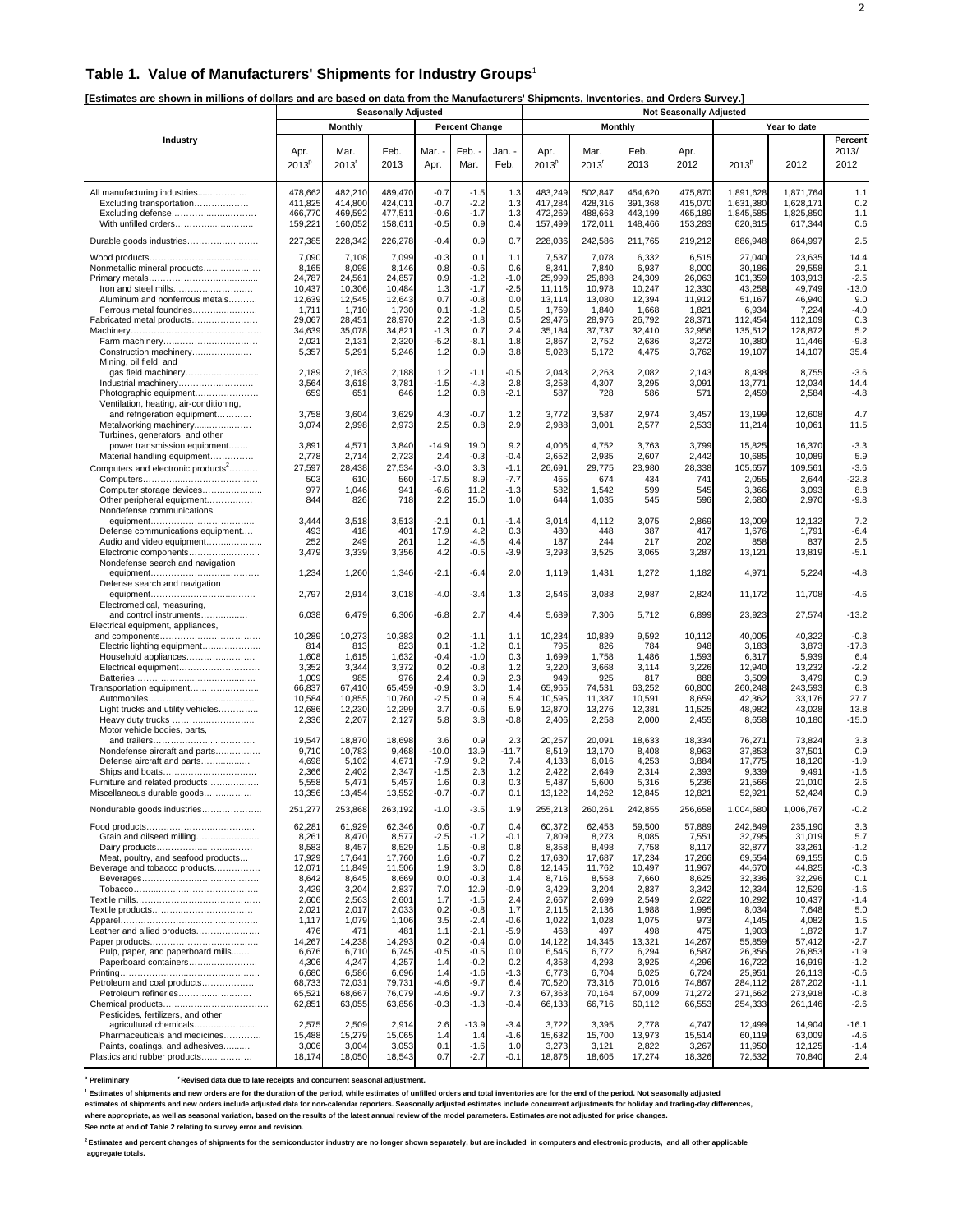**3**

**[Estimates are shown in millions of dollars and are based on data from the Manufacturers' Shipments, Inventories, and Orders Survey.]** 

|                                                                   |                           |                  | <b>Seasonally Adjusted</b> |                |                       |                | <b>Not Seasonally Adjusted</b> |                             |              |              |                   |                 |                          |
|-------------------------------------------------------------------|---------------------------|------------------|----------------------------|----------------|-----------------------|----------------|--------------------------------|-----------------------------|--------------|--------------|-------------------|-----------------|--------------------------|
|                                                                   |                           | Monthiv          |                            |                | <b>Percent Change</b> |                |                                | <b>Monthly</b>              |              |              |                   | Year to date    |                          |
| Industry                                                          | Apr.<br>2013 <sup>p</sup> | Mar.<br>$2013^r$ | Feb.<br>2013               | Mar. -<br>Apr. | Feb. -<br>Mar.        | Jan. -<br>Feb. | Apr.<br>2013 <sup>p</sup>      | Mar.<br>$2013$ <sup>r</sup> | Feb.<br>2013 | Apr.<br>2012 | 2013 <sup>p</sup> | 2012            | Percent<br>2013/<br>2012 |
|                                                                   | 473,991                   | 469,135          | 492,026                    | 1.0            | $-4.7$                | 3.9            | 473,545                        | 492,064                     | 467,352      | 465,603      | 1,881,484         | 1,877,257       | 0.2                      |
| Excluding transportation <sup>2</sup>                             | 406,554                   | 406,901          | 418,773                    | $-0.1$         | $-2.8$                | 1.1            | 412,636                        | 424,636                     | 393,387      | 409,782      | 1,625,934         | 1,623,086       | 0.2                      |
|                                                                   | 463,774                   | 461,658          | 480,715                    | 0.5            | $-4.0$                | 3.5            | 466,192                        | 481,459                     | 455,876      | 457,258      | 1,843,164         | 1,828,952       | 0.8                      |
| With unfilled orders <sup>2</sup>                                 | 161,798                   | 154,464          | 167,982                    | 4.7            | $-8.0$                | 8.0            | 156,212                        | 167,322                     | 166,627      | 151,533      | 638,422           | 649,545         | $-1.7$                   |
| Durable goods industries <sup>2</sup>                             | 222,714                   | 215,267          | 228,834                    | 3.5            | $-5.9$                | 6.4            | 218,332                        | 231,803                     | 224,497      | 208,945      | 876,804           | 870,490         | 0.7                      |
|                                                                   | 25.029                    | 24,731           | 26,175                     | 1.2            | $-5.5$                | 10.6           | 26,229                         | 25,985                      | 26,467       | 26,288       | 104,013           | 105.072         | $-1.0$                   |
| Iron and steel mills                                              | 10,729                    | 10,561           | 11,710                     | 1.6            | $-9.8$                | 26.3           | 11,211                         | 11,084                      | 12,077       | 12,333       | 45,107            | 50,457          | $-10.6$                  |
| Aluminum and nonferrous metals                                    | 12,634                    | 12,497           | 12,772                     | 1.1            | $-2.2$                | 0.7            | 13,309                         | 13,116                      | 12,688       | 12,091       | 51,940            | 47,061          | 10.4                     |
| Ferrous metal foundries                                           | 1,666                     | 1,673            | 1,693                      | $-0.4$         | $-1.2$                | $-1.3$         | 1,709                          | 1,785                       | 1,702        | 1,864        | 6,966             | 7,554           | $-7.8$                   |
| Fabricated metal products                                         | 29,863                    | 29,364           | 29,604                     | 1.7            | $-0.8$                | $-4.6$         | 30,585                         | 32,669                      | 29,913       | 29,765       | 123,587           | 119,109         | 3.8                      |
|                                                                   | 34,519                    | 33,982           | 34,494                     | 1.6            | $-1.5$                | $-4.2$         | 35,904                         | 36,501                      | 33,077       | 33,216       | 139,673           | 134,669         | 3.7                      |
| Construction machinery<br>Mining, oil field, and                  | 4,926                     | 4,826            | 5,060                      | 2.1            | $-4.6$                | $-15.7$        | 4,811                          | 4,611                       | 4,544        | 3,695        | 19,922            | 15,203          | 31.0                     |
| gas field machinery                                               | 2,006                     | 2,033            | 2,697                      | $-1.3$         | $-24.6$               | 17.6           | 1,718                          | 2,010                       | 2,747        | 1,709        | 8,849             | 8,184           | 8.1                      |
| Industrial machinery                                              | 3,743                     | 3,563            | 3,509                      | 5.1            | 1.5                   | $-2.1$         | 3,821                          | 4,288                       | 2,977        | 3,302        | 14,189            | 12,889          | 10.1                     |
| Photographic equipment<br>Ventilation, heating, air-conditioning, | 723                       | 684              | 682                        | 5.7            | 0.3                   | 7.4            | 789                            | 647                         | 702          | 746          | 2,805             | 2,973           | $-5.7$                   |
| and refrigeration equipment                                       | 3,596                     | 3,384            | 3,652                      | 6.3            | $-7.3$                | 1.3            | 3,653                          | 3,463                       | 3,207        | 3,740        | 13,211            | 13,510          | $-2.2$                   |
| Metalworking machinery<br>Turbines, generators, and other         | 3,158                     | 2,873            | 2,815                      | 9.9            | 2.1                   | $-0.4$         | 3,092                          | 2,783                       | 2,565        | 2,494        | 11,212            | 10,551          | 6.3                      |
| power transmission equipment                                      | 4,138                     | 4,337            | 3,647                      | $-4.6$         | 18.9                  | $-18.5$        | 4,173                          | 4,456                       | 3,502        | 3,818        | 16,436            | 17,749          | $-7.4$                   |
| Material handling equipment                                       | 2,866                     | 2,818            | 2,694                      | 1.7            | 4.6                   | $-9.4$         | 2,874                          | 3,160                       | 2.704        | 2,686        | 11,611            | 11,009          | 5.5                      |
| Computers and electronic products <sup>2</sup>                    | 21,220                    | 20,595           | 20,716                     | 3.0            | $-0.6$                | $-0.9$         | 19,645                         | 23,357                      | 19,466       | 21,048       | 80,617            | 88,632          | $-9.0$                   |
| Nondefense communications                                         | 529                       | 582              | 804                        | $-9.1$         | $-27.6$               | 34.9           | 491                            | 646                         | 678          | 700          | 2,286             | 2,642           | $-13.5$                  |
|                                                                   | 3,880                     | 3,889            | 3,512                      | $-0.2$         | 10.7                  | $-16.9$        | 3,648                          | 4,300                       | 3,376        | 3,466        | 14,858            | 14,185          | 4.7                      |
| Defense communications equipment                                  | 437                       | 172              | 461                        | 154.1          | $-62.7$               | 38.4           | 364                            | 359                         | 434          | 320          | 1,495             | 1,772           | $-15.6$                  |
| Electronic components<br>Nondefense search and navigation         | 3,646                     | 3,433            | 3,434                      | 6.2            | 0.0                   | $-2.8$         | 3,537                          | 3,465                       | 3,298        | 3,323        | 13,716            | 14,078          | $-2.6$                   |
|                                                                   | 1,598                     | 1,570            | 1,517                      | 1.8            | 3.5                   | $-1.4$         | 1,794                          | 1,579                       | 1,536        | 1,997        | 6,390             | 6,960           | $-8.2$                   |
| Defense search and navigation                                     |                           |                  |                            |                |                       |                |                                |                             |              |              |                   |                 |                          |
|                                                                   | 2,360                     | 2,358            | 2,585                      | 0.1            | $-8.8$                | 2.4            | 1,916                          | 2,916                       | 2,772        | 2,865        | 9,625             | 12,809          | $-24.9$                  |
| Electromedical, measuring,                                        |                           |                  |                            |                |                       |                |                                |                             |              |              |                   |                 |                          |
| and control instruments                                           | 6,409                     | 6,178            | 6,184                      | 3.7            | $-0.1$                | 4.3            | 6,227                          | 6,995                       | 5,753        | 6,775        | 24,268            | 28,225          | $-14.0$                  |
| Electrical equipment, appliances,                                 |                           |                  |                            |                |                       |                |                                |                             |              |              |                   |                 | $-0.8$                   |
|                                                                   | 10,437<br>791             | 10,351<br>822    | 10,372<br>835              | 0.8<br>$-3.8$  | $-0.2$<br>$-1.6$      | 2.1<br>$-2.9$  | 10,229<br>783                  | 10,879<br>866               | 9,960<br>766 | 9,969<br>994 | 40,922<br>3,247   | 41,264<br>3,870 | $-16.1$                  |
| Electric lighting equipment<br>Household appliances               | 1,621                     | 1,666            | 1,588                      | $-2.7$         | 4.9                   | 2.7            | 1,678                          | 1,750                       | 1,474        | 1,573        | 6,333             | 5,912           | 7.1                      |
| Electrical equipment                                              | 3,364                     | 3,292            | 3,359                      | 2.2            | $-2.0$                | $-0.2$         | 3,354                          | 3,554                       | 3,202        | 3,385        | 13,389            | 13,920          | $-3.8$                   |
| Transportation equipment                                          | 67,437                    | 62,234           | 73,253                     | 8.4            | $-15.0$               | 23.7           | 60,909                         | 67,428                      | 73,965       | 55,821       | 255,550           | 254,171         | 0.5                      |
| Motor vehicle bodies, parts,                                      |                           |                  |                            |                |                       |                |                                |                             |              |              |                   |                 |                          |
|                                                                   | 19,551                    | 18,817           | 18,876                     | 3.9            | $-0.3$                | 3.3            | 20,095                         | 19,875                      | 19,236       | 18,175       | 76,546            | 73,712          | 3.8                      |
| Nondefense aircraft and parts                                     | 12,198                    | 10,431           | 18,400                     | 16.9           | $-43.3$               | 112.8          | 7,149                          | 10,648                      | 19,526       | 6,103        | 42,969            | 48,488          | $-11.4$                  |
| Defense aircraft and parts                                        | 4,408                     | 2,875            | 3,108                      | 53.3           | $-7.5$                | $-10.2$        | 2,951                          | 3,614                       | 2,532        | 3,136        | 12,811            | 20.419          | $-37.3$                  |
|                                                                   | 1,455                     | 1,272            | 1,016                      | 14.4           | 25.2                  | 21.1           | 1,427                          | 1,414                       | 1,561        | 1,607        | 6,047             | 7,848           | $-22.9$                  |
| Furniture and related products                                    | 5,582                     | 5,385            | 5,430                      | 3.7            | $-0.8$                | 0.7            | 5,815                          | 5,839                       | 5,542        | 5,442        | 22,304            | 22,005          | 1.4                      |
| Nondurable goods industries                                       | 251,277                   | 253,868          | 263,192                    | $-1.0$         | $-3.5$                | 1.9            | 255,213                        | 260,261                     | 242,855      | 256,658      | 1,004,680         | 1,006,767       | $-0.2$                   |

<sup>p</sup> Preliminary <sup>r</sup> Revised data due to late receipts and concurrent seasonal adjustment.

**1 Estimates of shipments and new orders are for the duration of the period, while estimates of unfilled orders and total inventories are for the end of the period. Not seasonally**

 **adjusted estimates of shipments and new orders include adjusted data for non-calendar reporters. Seasonally adjusted estimates include concurrent adjustments for holiday and trading-day differences, where appropriate, as well as seasonal variation, based on the results of the latest annual review of the model parameters. Estimates are not adjusted for price changes.**

**2 Data on new orders are not available for the semiconductor industry. Estimates and percent changes for new orders exclude semiconductor industry data.**

**Note: Estimates of manufacturers' shipments, inventories and orders are subject to survey error and revision. One major component of survey error is nonsampling error, which includes errors of coverage, response, and nonreporting. Since the survey panel is not a probability sample, estimates of sampling error cannot be calculated. For further details on survey design, methodology, and data limitations see <http://www.census.gov/manufacturing/m3/>.**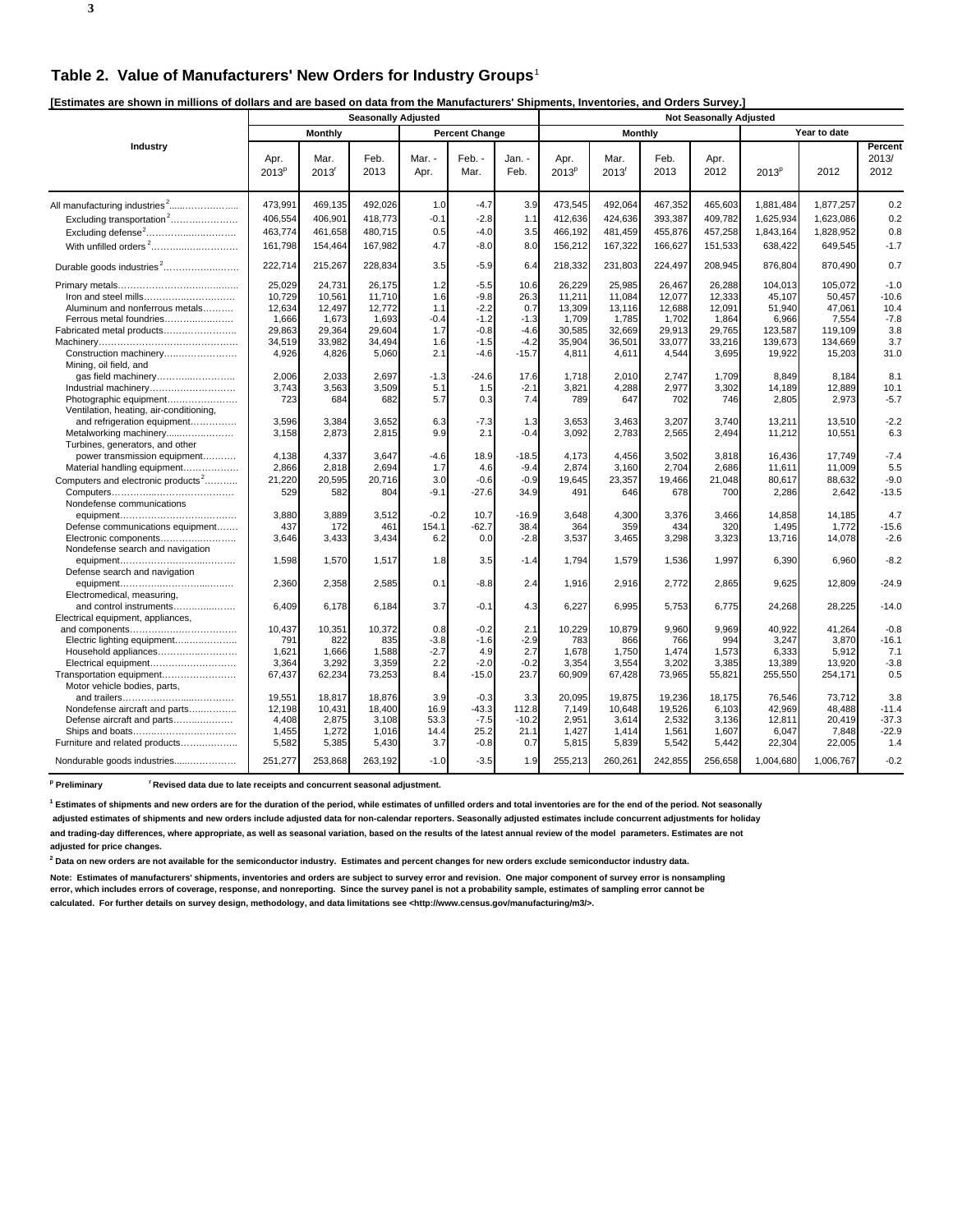### **Table 3. Value of Manufacturers' Unfilled Orders for Industry Groups**<sup>1</sup>

| [Estimates are shown in millions of dollars and are based on data from the Manufacturers' Shipments, Inventories, and Orders Survey.] |  |
|---------------------------------------------------------------------------------------------------------------------------------------|--|
|---------------------------------------------------------------------------------------------------------------------------------------|--|

|                                                                   |                           |                             | <b>Seasonally Adjusted</b> |                |                       |                |                           |                           |              |              |                         |
|-------------------------------------------------------------------|---------------------------|-----------------------------|----------------------------|----------------|-----------------------|----------------|---------------------------|---------------------------|--------------|--------------|-------------------------|
|                                                                   |                           | <b>Monthly</b>              |                            |                | <b>Percent Change</b> |                | <b>Monthly</b>            |                           |              |              | Percent                 |
| Industry                                                          | Apr.<br>2013 <sup>p</sup> | Mar.<br>$2013$ <sup>r</sup> | Feb.<br>2013               | Mar. -<br>Apr. | Feb. -<br>Mar.        | Jan. -<br>Feb. | Apr.<br>2013 <sup>p</sup> | Mar.<br>2013 <sup>r</sup> | Feb.<br>2013 | Apr.<br>2012 | Change<br>Apr.<br>13/12 |
| All manufacturing industries <sup>2</sup>                         | 995,949                   | 993,372                     | 998,960                    | 0.3            | $-0.6$                | 0.9            | 1,008,471                 | 1,009,758                 | 1,014,447    | 987,175      | 2.2                     |
| Excluding transportation <sup>2</sup>                             | 384,318                   | 382,341                     | 382,753                    | 0.5            | $-0.1$                | 0.4            | 393,640                   | 389,871                   | 387,457      | 398,792      | $-1.3$                  |
| Excluding defense <sup>2</sup>                                    | 795,965                   | 791,713                     | 792,160                    | 0.5            | $-0.1$                | 1.3            | 805,840                   | 803,500                   | 804,610      | 785,629      | 2.6                     |
| Durable goods industries <sup>2</sup>                             | 995,949                   | 993,372                     | 998,960                    | 0.3            | $-0.6$                | 0.9            | 1,008,471                 | 1,009,758                 | 1,014,447    | 987,175      | 2.2                     |
|                                                                   | 33,092                    | 32,850                      | 32,680                     | 0.7            | 0.5                   | 4.2            | 34,781                    | 34,551                    | 34,464       | 39,116       | $-11.1$                 |
|                                                                   | 16,550                    | 16,258                      | 16,003                     | 1.8            | 1.6                   | 8.3            | 17,548                    | 17,453                    | 17,347       | 19,802       | $-11.4$                 |
| Aluminum and nonferrous metals                                    | 12,496                    | 12,501                      | 12,549                     | 0.0            | $-0.4$                | 1.0            | 13,088                    | 12,893                    | 12,857       | 14,742       | $-11.2$                 |
| Ferrous metal foundries                                           | 4,046                     | 4,091                       | 4,128                      | $-1.1$         | $-0.9$                | $-0.9$         | 4,145                     | 4,205                     | 4,260        | 4,572        | $-9.3$                  |
| Fabricated metal products                                         | 86,339                    | 85,543                      | 84,630                     | 0.9            | 1.1                   | 0.8            | 90,085                    | 88,976                    | 85,283       | 80,603       | 11.8                    |
|                                                                   | 104,282                   | 104,402                     | 105,498                    | $-0.1$         | $-1.0$                | $-0.3$         | 105,951                   | 105,231                   | 106,467      | 120,243      | $-11.9$                 |
| Construction machinery<br>Mining, oil field, and                  | 10,091                    | 10,522                      | 10,987                     | $-4.1$         | $-4.2$                | $-1.7$         | 10,756                    | 10,973                    | 11,534       | 17,703       | $-39.2$                 |
| gas field machinery                                               | 12,902                    | 13,085                      | 13,215                     | -1.4           | $-1.0$                | 4.0            | 12,731                    | 13,056                    | 13,309       | 12,634       | 0.8                     |
| Industrial machinery                                              | 7,404                     | 7,225                       | 7,280                      | 2.5            | $-0.8$                | $-3.6$         | 7,747                     | 7,184                     | 7,203        | 9,470        | $-18.2$                 |
| Photographic equipment<br>Ventilation, heating, air-conditioning, | 3,651                     | 3,587                       | 3,554                      | 1.8            | 0.9                   | 1.0            | 3,654                     | 3,452                     | 3,533        | 3,287        | 11.2                    |
| and refrigeration equipment                                       | 5,153                     | 5,315                       | 5,535                      | $-3.0$         | $-4.0$                | 0.4            | 5,223                     | 5,342                     | 5,466        | 6,250        | $-16.4$                 |
| Metalworking machinery                                            | 5,748                     | 5,664                       | 5,789                      | 1.5            | $-2.2$                | $-2.7$         | 5,879                     | 5,775                     | 5,993        | 6,779        | $-13.3$                 |
| Turbines, generators, and other                                   |                           |                             |                            |                |                       |                |                           |                           |              |              |                         |
| power transmission equipment                                      | 26,080                    | 25,833                      | 26,067                     | 1.0            | $-0.9$                | $-0.7$         | 26,157                    | 25,990                    | 26,286       | 28,565       | $-8.4$                  |
| Material handling equipment                                       | 10,591                    | 10,503                      | 10,399                     | 0.8            | 1.0                   | $-0.3$         | 10,906                    | 10,684                    | 10,459       | 10,792       | 1.1                     |
| Computers and electronic products <sup>2</sup>                    | 131.692                   | 130,821                     | 131,177                    | 0.7            | $-0.3$                | 0.0            | 133,373                   | 132,002                   | 132,326      | 129.194      | 3.2                     |
| Nondefense communications                                         | 3,458                     | 3,432                       | 3,460                      | 0.8            | $-0.8$                | 7.6            | 3,458                     | 3,432                     | 3,460        | 2,741        | 26.2                    |
|                                                                   | 27.486                    | 27,050                      | 26,679                     | 1.6            | 1.4                   | 0.0            | 27,805                    | 27,171                    | 26,983       | 23,814       | 16.8                    |
| Defense communications equipment                                  | 4,197                     | 4,253                       | 4.499                      | $-1.3$         | $-5.5$                | 1.4            | 4,293                     | 4,409                     | 4.498        | 4,759        | $-9.8$                  |
| Electronic components<br>Nondefense search and navigation         | 13,056                    | 12,889                      | 12,795                     | 1.3            | 0.7                   | 0.6            | 13,120                    | 12,876                    | 12,936       | 12,523       | 4.8                     |
| Defense search and navigation                                     | 15,477                    | 15,113                      | 14,803                     | 2.4            | 2.1                   | 1.2            | 15,639                    | 14,964                    | 14,816       | 11,869       | 31.8                    |
|                                                                   | 43,086                    | 43,523                      | 44,079                     | $-1.0$         | $-1.3$                | $-1.0$         | 43,624                    | 44,254                    | 44,426       | 47,206       | $-7.6$                  |
| Electromedical, measuring,<br>and control instruments             | 24,932                    | 24,561                      | 24,862                     | 1.5            | $-1.2$                | $-0.5$         | 25,434                    | 24,896                    | 25,207       | 26,282       | $-3.2$                  |
| Electrical equipment, appliances,                                 |                           |                             |                            |                |                       |                |                           |                           |              |              |                         |
|                                                                   | 21,692                    | 21,544                      | 21,466                     | 0.7            | 0.4                   | $-0.1$         | 21,891                    | 21,896                    | 21,906       | 21,975       | $-0.4$                  |
| Electric lighting equipment                                       | 1,276                     | 1,299                       | 1,290                      | $-1.8$         | 0.7                   | 0.9            | 1,246                     | 1,258                     | 1,218        | 1,125        | 10.8                    |
| Household appliances                                              | 680                       | 667                         | 616                        | 1.9            | 8.3                   | $-6.7$         | 687                       | 708                       | 716          | 653          | 5.2                     |
| Electrical equipment                                              | 11,119                    | 11,107                      | 11,159                     | 0.1            | $-0.5$                | $-0.1$         | 11,271                    | 11,137                    | 11,251       | 10,978       | 2.7                     |
| Transportation equipment                                          | 611,631                   | 611,031                     | 616,207                    | 0.1            | $-0.8$                | 1.3            | 614,831                   | 619,887                   | 626,990      | 588,383      | 4.5                     |
| Motor vehicle bodies, parts,                                      |                           |                             |                            |                |                       |                |                           |                           |              |              |                         |
|                                                                   | 16,651                    | 16,647                      | 16,700                     | 0.0            | $-0.3$                | 1.1            | 17,060                    | 17,222                    | 17,438       | 17,765       | $-4.0$                  |
| Nondefense aircraft and parts                                     | 435,229                   | 432,741                     | 433,093                    | 0.6            | $-0.1$                | 2.1            | 436,472                   | 437,842                   | 440,364      | 408,295      | 6.9                     |
| Defense aircraft and parts                                        | 66,582                    | 66,872                      | 69,099                     | $-0.4$         | $-3.2$                | $-2.2$         | 67,395                    | 68,577                    | 70,979       | 67,821       | $-0.6$                  |
|                                                                   | 20,613                    | 21,524                      | 22,654                     | $-4.2$         | $-5.0$                | $-5.5$         | 21,197                    | 22,192                    | 23,427       | 21,302       | $-0.5$                  |
| Furniture and related products                                    | 6,119                     | 6,095                       | 6,181                      | 0.4            | $-1.4$                | $-0.4$         | 6,457                     | 6,129                     | 5,890        | 6,664        | $-3.1$                  |
|                                                                   |                           |                             |                            |                |                       |                |                           |                           |              |              |                         |

**p Preliminary r Revised data due to late receipts and concurrent seasonal adjustment.**

**1 Estimates of shipments and new orders are for the duration of the period, while estimates of unfilled orders and total inventories are for the end of the period. Not seasonally adjusted estimates of shipments and new orders include adjusted data for non-calendar reporters. Seasonally adjusted estimates include concurrent adjustments for holiday and trading-day differences, where appropriate, as well as seasonal variation, based on the results of the latest annual review of the model parameters. Estimates are not adjusted for price changes.**

<sup>2</sup> Data on unfilled orders are not available for the semiconductor industry. Estimates and percent changes for unfilled orders exclude semiconductor industry data.

**See note at end of Table 2 relating to survey error and revision.**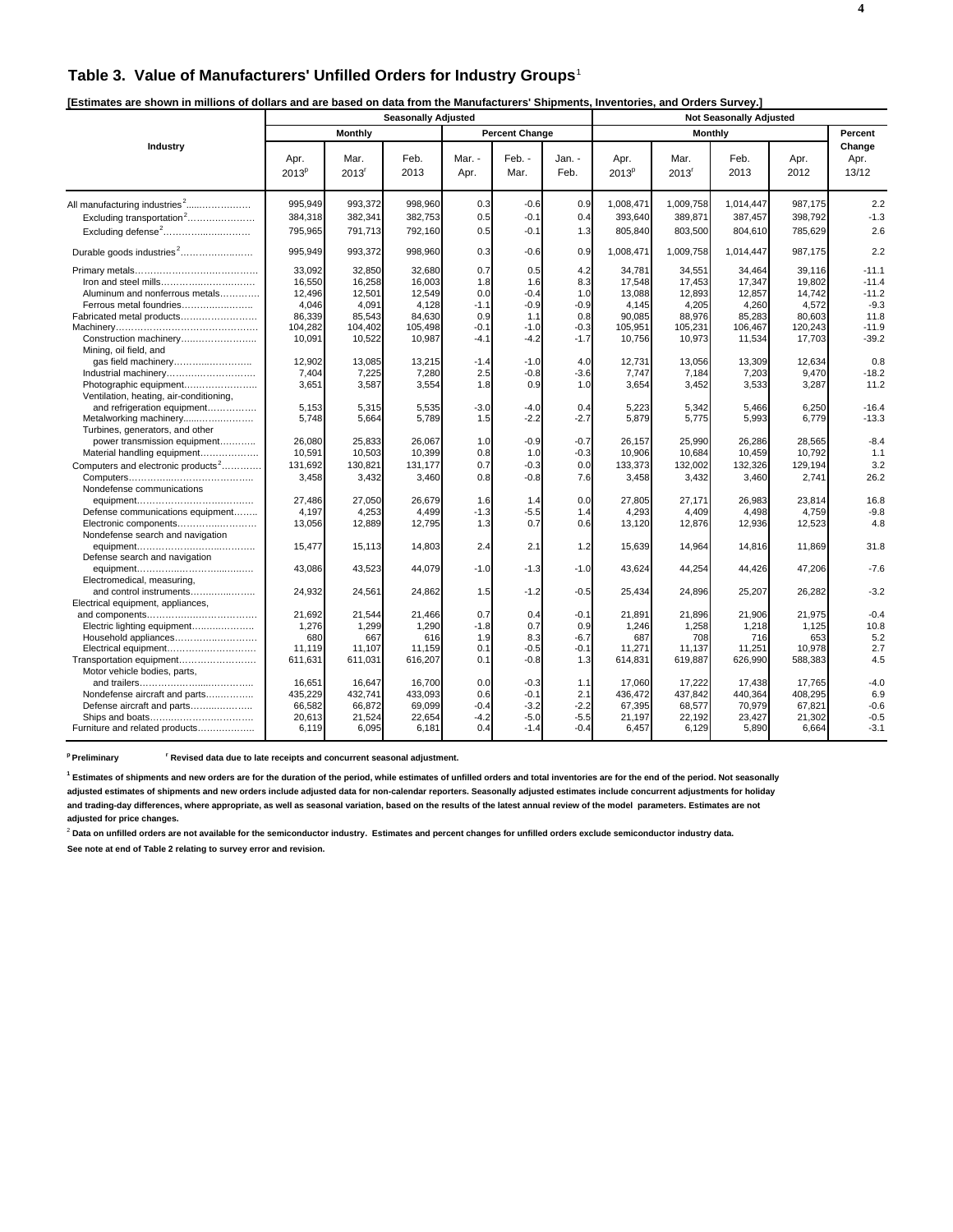#### **Table 4. Value of Manufacturers' Inventories for Industry Groups**<sup>1</sup>

**[Estimates are shown in millions of dollars and are based on data from the Manufacturers' Shipments, Inventories, and Orders Survey.]** 

|                                                              |                  |                   | <b>Seasonally Adjusted</b> |                  |                       |               |                   |                     |                                |                  |               |
|--------------------------------------------------------------|------------------|-------------------|----------------------------|------------------|-----------------------|---------------|-------------------|---------------------|--------------------------------|------------------|---------------|
|                                                              |                  | <b>Monthly</b>    |                            |                  | <b>Percent Change</b> |               |                   | <b>Monthly</b>      | <b>Not Seasonally Adjusted</b> |                  | Percent       |
| Industry                                                     |                  |                   |                            |                  |                       |               |                   |                     |                                |                  | Change        |
|                                                              | Apr.             | Mar.              | Feb.                       | Mar. -           | Feb. -                | Jan. -        | Apr.              | Mar.                | Feb.                           | Apr.             | Apr.          |
|                                                              | $2013^p$         | 2013 <sup>r</sup> | 2013                       | Apr.             | Mar.                  | Feb.          | 2013 <sup>p</sup> | $2013$ <sup>r</sup> | 2013                           | 2012             | 13/12         |
|                                                              |                  |                   |                            |                  |                       |               |                   |                     |                                |                  |               |
| All manufacturing industries                                 | 627,930          | 626,838           | 626,538                    | 0.2              | 0.0                   | 0.2           | 632,454           | 627,569             | 629,592                        | 618,872          | 2.2           |
| Excluding transportation                                     | 511,506          | 512,074           | 511,933                    | $-0.1$           | 0.0                   | $-0.1$        | 515,543           | 513,794             | 514,661                        | 514,035          | 0.3           |
| Excluding defense                                            | 600,011          | 599,255           | 598,783                    | 0.1              | 0.1                   | 0.1           | 604,412           | 599,836             | 601,734                        | 592,686          | 2.0           |
| With unfilled orders                                         | 308,641          | 307,473           | 307,796                    | 0.4              | -0.1                  | 0.6           | 310,785           | 305,894             | 308,953                        | 299,141          | 3.9           |
| Durable goods industries                                     | 377,807          | 376,534           | 376,787                    | 0.3              | $-0.1$                | 0.4           | 379,887           | 374,670             | 378,561                        | 367,121          | 3.5           |
|                                                              | 9,834            | 9,674             | 9,390                      | 1.7              | 3.0                   | 0.9           | 9,752             | 9,845               | 9,702                          | 8,501            | 14.7          |
| Nonmetallic mineral products                                 | 11,342           | 11,367            | 11,389                     | $-0.2$           | $-0.2$                | $-0.4$        | 11,656            | 11,649              | 11,625                         | 11,745           | $-0.8$        |
|                                                              | 34,934           | 35,560            | 36,308                     | $-1.8$           | $-2.1$                | $-0.4$        | 35,380            | 35,661              | 36,295                         | 36,982           | $-4.3$        |
| Aluminum and nonferrous metals                               | 20,128           | 20,537            | 20,936                     | $-2.0$           | $-1.9$                | $-1.4$        | 20,457<br>12,584  | 20,638              | 20,889                         | 22,277<br>12,346 | $-8.2$        |
| Ferrous metal foundries                                      | 12,513<br>2,293  | 12,717<br>2,306   | 13,060<br>2,312            | $-1.6$<br>$-0.6$ | $-2.6$<br>$-0.3$      | 1.1<br>1.0    | 2,339             | 12,707<br>2,316     | 13,056<br>2,350                | 2,359            | 1.9<br>$-0.8$ |
| Fabricated metal products                                    | 47,257           | 47,309            | 47,003                     | $-0.1$           | 0.7                   | $-0.1$        | 47,585            | 47,304              | 47,057                         | 47,252           | 0.7           |
|                                                              | 66,203           | 66,125            | 66,101                     | 0.1              | 0.0                   | $-0.3$        | 66,770            | 66,115              | 66,925                         | 66,177           | 0.9           |
|                                                              | 3,935            | 3,920             | 3,805                      | 0.4              | 3.0                   | $-2.0$        | 4,050             | 4,204               | 4,144                          | 3,937            | 2.9           |
| Construction machinery                                       | 5,725            | 5,742             | 5,640                      | $-0.3$           | 1.8                   | $-1.6$        | 5,768             | 5,829               | 5,670                          | 6,018            | $-4.2$        |
| Mining, oil field,<br>and gas field machinery                | 7,259            | 7,326             | 7,363                      | $-0.9$           | $-0.5$                | 0.0           | 7,350             | 7,346               | 7,345                          | 7,060            | 4.1           |
| Industrial machinery                                         | 6,152            | 6,147             | 6,161                      | 0.1              | $-0.2$                | 0.5           | 6,179             | 6,136               | 6,177                          | 6,300            | $-1.9$        |
| Photographic equipment                                       | 1,598            | 1,623             | 1,707                      | $-1.5$           | -4.9                  | 2.0           | 1,562             | 1,548               | 1,706                          | 1,582            | $-1.3$        |
| Ventilation, heating, air-conditioning,                      |                  |                   |                            |                  |                       |               |                   |                     |                                |                  |               |
| and refrigeration equipment                                  | 4,889            | 4,858             | 4,844                      | 0.6              | 0.3                   | 1.8           | 5,141             | 4,932               | 4,908                          | 4,561            | 12.7          |
| Turbines, generators, and other                              | 5,446            | 5,412             | 5,431                      | 0.6              | $-0.3$                | $-0.9$        | 5,437             | 5,348               | 5,396                          | 5,245            | 3.7           |
| power transmission equipment                                 | 10,249           | 10,232            | 10,306                     | 0.2              | $-0.7$                | $-1.8$        | 10,289            | 9,874               | 10,426                         | 10,922           | $-5.8$        |
| Material handling equipment                                  | 4,460            | 4,457             | 4,476                      | 0.1              | $-0.4$                | 1.2           | 4,425             | 4,346               | 4,424                          | 4,280            | 3.4           |
| Computers and electronic products <sup>2</sup>               | 45,998           | 45,900            | 46,007                     | 0.2              | $-0.2$                | $-0.1$        | 45,951            | 45,024              | 46,007                         | 46,508           | $-1.2$        |
|                                                              | 917              | 809               | 816                        | 13.3             | $-0.9$                | $-1.6$        | 882               | 766                 | 825                            | 911              | $-3.2$        |
| Computer storage devices                                     | 1,763            | 1,765             | 1,878                      | $-0.1$           | -6.0                  | 2.2           | 1,749             | 1,633               | 1,919                          | 1,702            | 2.8           |
| Other peripheral equipment<br>Nondefense communications      | 1,658            | 1,587             | 1,675                      | 4.5              | -5.3                  | $-0.7$        | 1,684             | 1,525               | 1,698                          | 1,922            | $-12.4$       |
|                                                              | 6,159            | 6,383             | 6,369                      | $-3.5$           | 0.2                   | 0.5           | 6,048             | 6,270               | 6,453                          | 6,061            | $-0.2$        |
| Defense communications equipment                             | 1,298            | 1,277             | 1,256                      | 1.6              | 1.7                   | 0.7           | 1,298             | 1,277               | 1,256                          | 1,643            | $-21.0$       |
| Audio and video equipment                                    | 691              | 698               | 692                        | $-1.0$           | 0.9                   | 2.7           | 634               | 605                 | 636                            | 525              | 20.8          |
| Electronic components                                        | 7,666            | 7,610             | 7,554                      | 0.7              | 0.7                   | $-1.3$        | 7,826             | 7,509               | 7,614                          | 7,655            | 2.2           |
| Nondefense search and navigation                             | 3,542            | 3,534             | 3,590                      | 0.2              | $-1.6$                | $-0.7$        | 3,568             | 3,533               | 3,611                          | 3,514            | 1.5           |
| Defense search and navigation                                |                  |                   |                            |                  |                       |               |                   |                     |                                |                  |               |
|                                                              | 2,984            | 2,964             | 3,076                      | 0.7              | $-3.6$                | 1.6           | 3,072             | 2,985               | 3,120                          | 2,998            | 2.5           |
| Electromedical, measuring                                    |                  |                   |                            |                  |                       |               |                   |                     |                                |                  |               |
| and control instruments                                      | 12,133           | 12,041            | 12,009                     | 0.8              | 0.3                   | 0.8           | 12,171            | 11,788              | 12,110                         | 12,036           | 1.1           |
| Electrical equipment, appliances,                            | 16,946           | 16,890            | 16,888                     | 0.3              | 0.0                   | 0.1           | 17,192            | 16,855              | 17,034                         | 16,509           | 4.1           |
| Electric lighting equipment                                  | 1,967            | 1,974             | 1,970                      | $-0.4$           | 0.2                   | 0.2           | 2,005             | 1,955               | 1,965                          | 1,864            | 7.6           |
| Household appliances                                         | 1,846            | 1,834             | 1,826                      | 0.7              | 0.4                   | $-0.4$        | 1,866             | 1,820               | 1,866                          | 1,84'            | 1.4           |
| Electrical equipment                                         | 4,884            | 4,900             | 4,960                      | $-0.3$           | $-1.2$                | 0.6           | 4,933             | 4,844               | 5,045                          | 5,059            | $-2.5$        |
|                                                              | 1,141            | 1,137             | 1,149                      | 0.4              | $-1.0$                | 0.8<br>1.6    | 1,179             | 1,153               | 1,160                          | 1,147            | 2.8<br>11.5   |
| Transportation equipment                                     | 116,424<br>2,761 | 114,764<br>2,763  | 114,605<br>2,753           | 1.4<br>$-0.1$    | 0.1<br>0.4            | $-3.1$        | 116,911<br>2,722  | 113,775<br>2,566    | 114,931<br>2,743               | 104,837<br>2,535 | 7.4           |
| Light trucks and utility vehicles                            | 2,353            | 2,303             | 2,481                      | 2.2              | $-7.2$                | $-2.6$        | 2,323             | 2,149               | 2,438                          | 2,489            | $-6.7$        |
|                                                              | 2,204            | 2,283             | 2,388                      | $-3.5$           | -4.4                  | $-0.3$        | 2,104             | 2,226               | 2,420                          | 1,913            | 10.0          |
| Motor vehicle bodies, parts,                                 |                  |                   |                            |                  |                       |               |                   |                     |                                |                  |               |
|                                                              | 17,899           | 17,829            | 17,952                     | 0.4              | $-0.7$                | 0.3           | 17,944            | 17,698              | 18,169                         | 17,972<br>53,328 | $-0.2$        |
| Nondefense aircraft and parts<br>Defense aircraft and parts  | 62,674<br>13,715 | 61,225<br>13,789  | 60,583<br>14,015           | 2.4<br>-0.5      | 1.1<br>$-1.6$         | 2.2<br>5.1    | 63,306<br>13,678  | 60,785<br>13,751    | 60,608<br>13,977               | 12,597           | 18.7<br>8.6   |
|                                                              | 2,397            | 2,388             | 2,380                      | 0.4              | 0.3                   | $-1.7$        | 2,407             | 2,445               | 2,410                          | 2,369            | 1.6           |
| Furniture and related products                               | 6,031            | 6,034             | 6,084                      | 0.0              | $-0.8$                | 0.5           | 5,954             | 5,844               | 6,000                          | 5,839            | 2.0           |
| Miscellaneous durable goods                                  | 22,838           | 22,911            | 23,012                     | $-0.3$           | -0.4                  | 0.3           | 22,736            | 22,598              | 22,985                         | 22,771           | $-0.2$        |
| Nondurable goods industries                                  | 250,123          | 250,304           | 249,751                    | $-0.1$           | 0.2                   | 0.0           | 252,567           | 252,899             | 251,031                        | 251,751          | 0.3           |
|                                                              |                  |                   |                            |                  | 0.1                   | $-0.8$        |                   |                     |                                |                  | 0.2           |
| Grain and oilseed milling                                    | 47,821<br>5,727  | 47,566<br>5,623   | 47,529<br>5,699            | 0.5<br>1.8       | $-1.3$                | $-4.8$        | 46,476<br>5,494   | 46,473<br>5,555     | 47,383<br>5,884                | 46,376<br>5,944  | $-7.6$        |
|                                                              | 6,284            | 6,317             | 6,211                      | $-0.5$           | 1.7                   | 1.2           | 6,453             | 6,322               | 6,131                          | 6,253            | 3.2           |
| Meat, poultry, and seafood products                          | 8,928            | 8,997             | 8,944                      | $-0.8$           | 0.6                   | $-1.8$        | 8,764             | 8,891               | 8,869                          | 8,565            | 2.3           |
| Beverage and tobacco products                                | 19,892           | 19,747            | 19,668                     | 0.7              | 0.4                   | 0.5           | 20,087            | 20,031              | 20,136                         | 18,979           | 5.8           |
|                                                              | 15,875           | 15,782            | 15,751                     | 0.6              | 0.2                   | 0.5           | 16,045            | 15,962              | 15,981                         | 15,100           | 6.3           |
|                                                              | 4,017<br>3,314   | 3,965<br>3,289    | 3,917<br>3,284             | 1.3<br>0.8       | 1.2<br>0.2            | 0.7<br>0.3    | 4,042<br>3,323    | 4,069<br>3,266      | 4,155<br>3,287                 | 3,879<br>3,353   | 4.2<br>$-0.9$ |
|                                                              | 3,050            | 3,051             | 3,043                      | 0.0              | 0.3                   | 0.2           | 3,079             | 3,049               | 3,036                          | 3,005            | 2.5           |
|                                                              | 2,161            | 2,107             | 2,076                      | 2.6              | 1.5                   | 1.7           | 2,056             | 2,002               | 2,048                          | 1,789            | 14.9          |
| Leather and allied products                                  | 1,085            | 1,079             | 1,052                      | 0.6              | 2.6                   | $-0.5$        | 1,051             | 1,041               | 1,042                          | 946              | 11.1          |
|                                                              | 14,525           | 14,495            | 14,450                     | 0.2              | 0.3                   | $-0.3$        | 14,594            | 14,564              | 14,549                         | 14,734           | $-1.0$        |
| Pulp, paper, and paperboard mills<br>Paperboard containers   | 6,214<br>4,109   | 6,198<br>4,095    | 6,170<br>4,080             | 0.3<br>0.3       | 0.5<br>0.4            | 0.4<br>$-1.0$ | 6,245<br>4,137    | 6,247<br>4,130      | 6,236<br>4,136                 | 6,477<br>4,079   | $-3.6$<br>1.4 |
|                                                              | 5,552            | 5,521             | 5,495                      | 0.6              | 0.5                   | $-0.6$        | 5,568             | 5,489               | 5,482                          | 5,613            | $-0.8$        |
| Petroleum and coal products                                  | 46,584           | 47,695            | 48,435                     | $-2.3$           | $-1.5$                | $-1.8$        | 48,975            | 50,180              | 48,356                         | 53,460           | $-8.4$        |
| Petroleum refineries                                         | 42,724           | 43,920            | 44,715                     | $-2.7$           | $-1.8$                | $-1.8$        | 45,164            | 46,550              | 44,714                         | 49,710           | $-9.1$        |
|                                                              | 83,807           | 83,340            | 82,373                     | 0.6              | 1.2                   | 1.3           | 84,604            | 83,956              | 83,251                         | 81,106           | 4.3           |
| Pesticides, fertilizers, and other<br>agricultural chemicals | 4,422            | 4,156             | 3,901                      | 6.4              | 6.5                   | $-0.2$        | 4,391             | 4,494               | 4,496                          | 3,560            | 23.3          |
| Pharmaceuticals and medicines                                | 32,992           | 32,886            | 32,284                     | 0.3              | 1.9                   | 1.2           | 33,236            | 33,002              | 32,490                         | 30,907           | 7.5           |
| Paints, coatings, and adhesives                              | 3,343            | 3,276             | 3,198                      | 2.0              | 2.4                   | 0.0           | 3,457             | 3,361               | 3,293                          | 3,259            | 6.1           |
| Plastics and rubber products                                 | 22,332           | 22,414            | 22,346                     | $-0.4$           | 0.3                   | 0.2           | 22,754            | 22,848              | 22,461                         | 22,390           | 1.6           |

<sup>p</sup> Preliminary **Revised data due to late receipts and concurrent seasonal adjustment.** 

<sup>1</sup> Estimates of shipments and new orders are for the duration of the period, while estimates of unfilled orders and total inventories are for the end of the period. Not seasonally adjusted<br>estimates of shipments and new o

**2 Estimates of inventories for the semiconductor industry data are included in computers and electronic products and all other applicable aggregate totals, but are not shown separate See note at end of Table 2 relating to survey error and revision.**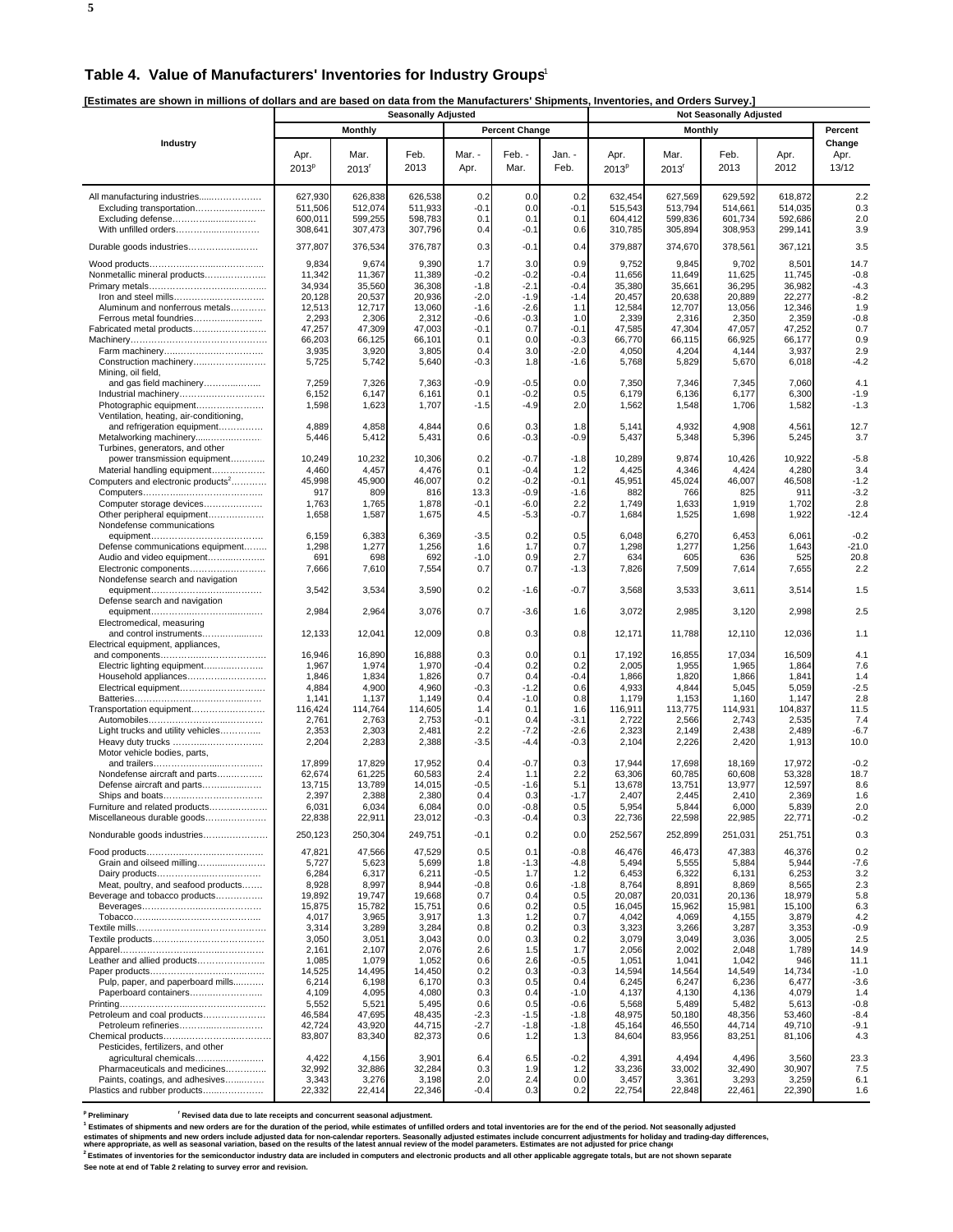#### **Table 5. Value of Manufacturers' Shipments, New Orders, Unfilled Orders, and Total Inventories for**  Topical Series<sup>1, 2</sup>

**[Estimates are shown in millions of dollars and are based on data from the Manufacturers' Shipments, Inventories, and Orders Survey.]** 

| LSuniales are shown in minions or uonars and are based on uata from the manufacturers' ompinents, inventories, and Orders ourve | <b>Seasonally Adjusted</b> |                             |              |                |                       |              |                           |                             |              | <b>Not Seasonally Adjusted</b> |                   |              |                                      |  |
|---------------------------------------------------------------------------------------------------------------------------------|----------------------------|-----------------------------|--------------|----------------|-----------------------|--------------|---------------------------|-----------------------------|--------------|--------------------------------|-------------------|--------------|--------------------------------------|--|
|                                                                                                                                 |                            | <b>Monthly</b>              |              |                | <b>Percent Change</b> |              |                           | <b>Monthly</b>              |              |                                |                   | Year to date | Percent                              |  |
| Industry                                                                                                                        | Apr.<br>2013 <sup>p</sup>  | Mar.<br>$2013$ <sup>r</sup> | Feb.<br>2013 | Mar. -<br>Apr. | Feb.<br>Mar.          | Jan.<br>Feb. | Apr.<br>2013 <sup>p</sup> | Mar.<br>$2013$ <sup>r</sup> | Feb.<br>2013 | Apr.<br>2012                   | 2013 <sup>p</sup> | 2012         | Change <sup>6</sup><br>2013/<br>2012 |  |
| <b>SHIPMENTS</b>                                                                                                                |                            |                             |              |                |                       |              |                           |                             |              |                                |                   |              |                                      |  |
| All manufacturing industries                                                                                                    | 478,662                    | 482,210                     | 489,470      | $-0.7$         | $-1.5$                | 1.3          | 483,249                   | 502,847                     | 454,620      | 475.870                        | 1,891,628         | 1,871,764    | 1.1                                  |  |
| Construction materials and supplies                                                                                             | 42,598                     | 42,133                      | 43,068       | 1.1            | $-2.2$                | 0.0          | 43,714                    | 41,791                      | 38,028       | 42,139                         | 161,685           | 158,327      | 2.1                                  |  |
| Information technology                                                                                                          | 21,035                     | 21,779                      | 21,589       | $-3.4$         | 0.9                   | 1.2          | 19,139                    | 24,596                      | 19,463       | 20,562                         | 81,300            | 85,417       | $-4.8$                               |  |
| Computers and related products                                                                                                  | 2,324                      | 2,482                       | 2,219        | $-6.4$         | 11.9                  | $-2.3$       | 1,691                     | 3,251                       | 1,578        | 1,882                          | 8,101             | 8,707        | $-7.0$                               |  |
| Motor vehicle and parts                                                                                                         | 45,153                     | 44,162                      | 43,884       | 2.2            | 0.6                   | 3.9          | 46,128                    | 47,012                      | 43,605       | 40,973                         | 176,273           | 160,208      | 10.0                                 |  |
|                                                                                                                                 | 81.462                     | 84.143                      | 81,965       | $-3.2$         | 2.7                   | 0.3          | 78.523                    | 93.016                      | 75,626       | 77.396                         | 317,450           | 313,877      | 1.1                                  |  |
| Nondefense capital goods <sup>3</sup>                                                                                           | 71,885                     | 74,005                      | 72,202       | $-2.9$         | 2.5                   | $-0.4$       | 69,541                    | 81,642                      | 66,088       | 68,796                         | 279,913           | 277,036      | 1.0                                  |  |
| Excluding aircraft                                                                                                              | 65,723                     | 66,592                      | 66,202       | $-1.3$         | 0.6                   | 1.6          | 64,167                    | 72,536                      | 60,895       | 62,647                         | 255,535           | 252,262      | 1.3                                  |  |
| Defense capital goods <sup>4</sup>                                                                                              | 9,577                      | 10,138                      | 9,763        | $-5.5$         | 3.8                   | 5.7          | 8,982                     | 11,374                      | 9,538        | 8,600                          | 37,537            | 36,841       | 1.9                                  |  |
|                                                                                                                                 | 206,640                    | 208.821                     | 216,364      | $-1.0$         | $-3.5$                | 3.1          | 207,220                   | 214,238                     | 201,281      | 204,864                        | 822,286           | 805,722      | 2.1                                  |  |
| Consumer durable goods                                                                                                          | 36,058                     | 35,798                      | 35,949       | 0.7            | $-0.4$                | 3.5          | 36,625                    | 38,632                      | 35,707       | 33,078                         | 142,901           | 127,754      | 11.9                                 |  |
| Consumer nondurable goods                                                                                                       | 170,582                    | 173,023                     | 180,415      | $-1.4$         | $-4.1$                | 3.1          | 170,595                   | 175,606                     | 165,574      | 171,786                        | 679,385           | 677,968      | 0.2                                  |  |
| <b>NEW ORDERS</b>                                                                                                               |                            |                             |              |                |                       |              |                           |                             |              |                                |                   |              |                                      |  |
| All manufacturing industries <sup>5</sup>                                                                                       | 473,991                    | 469,135                     | 492,026      | 1.0            | $-4.7$                | 3.9          | 473,545                   | 492,064                     | 467,352      | 465,603                        | 1,881,484         | 1,877,257    | 0.2                                  |  |
| Construction materials and supplies                                                                                             | 42,347                     | 42,159                      | 43,224       | 0.4            | $-2.5$                | 1.1          | 43,732                    | 42,635                      | 38,935       | 42,617                         | 163,290           | 160,757      | 1.6                                  |  |
| Information technology                                                                                                          | 21,949                     | 21,432                      | 21,578       | 2.4            | $-0.7$                | 0.6          | 20,362                    | 24,323                      | 20,571       | 21,600                         | 84,150            | 91,610       | $-8.1$                               |  |
| Computers and related products                                                                                                  | 2,350                      | 2,454                       | 2,463        | $-4.2$         | $-0.4$                | 9.0          | 1,717                     | 3,223                       | 1,822        | 1,841                          | 8,332             | 8,705        | $-4.3$                               |  |
| Motor vehicle and parts                                                                                                         | 45,157                     | 44,109                      | 44,062       | 2.4            | 0.1                   | 4.3          | 45,966                    | 46,796                      | 44,208       | 40,814                         | 176,548           | 160,096      | 10.3                                 |  |
|                                                                                                                                 | 83,686                     | 79,517                      | 90,363       | 5.2            | $-12.0$               | 12.3         | 77,455                    | 89,489                      | 90,261       | 74,430                         | 330.622           | 339,765      | $-2.7$                               |  |
| Nondefense capital goods <sup>3</sup>                                                                                           | 76,210                     | 73,795                      | 80,973       | 3.3            | $-8.9$                | 9.2          | 72,072                    | 80,574                      | 80,388       | 67,687                         | 300,133           | 301,075      | $-0.3$                               |  |
| Excluding aircraft                                                                                                              | 67,513                     | 66,734                      | 65,980       | 1.2            | 1.1                   | $-4.8$       | 67,659                    | 73,919                      | 64,035       | 64,410                         | 270,968           | 265,981      | 1.9                                  |  |
| Defense capital goods <sup>4</sup>                                                                                              | 7,476                      | 5,722                       | 9,390        | 30.7           | $-39.1$               | 49.1         | 5,383                     | 8,915                       | 9,873        | 6,743                          | 30,489            | 38,690       | $-21.2$                              |  |
|                                                                                                                                 | 206,668                    | 208,752                     | 216,317      | $-1.0$         | $-3.5$                | 3.1          | 207,273                   | 214,192                     | 201,461      | 204,894                        | 822,617           | 806,045      | 2.1                                  |  |
| Consumer durable goods                                                                                                          | 36,086                     | 35,729                      | 35,902       | 1.0            | $-0.5$                | 3.5          | 36,678                    | 38,586                      | 35,887       | 33,108                         | 143,232           | 128,077      | 11.8                                 |  |
| Consumer nondurable goods                                                                                                       | 170,582                    | 173,023                     | 180,415      | $-1.4$         | $-4.1$                | 3.1          | 170,595                   | 175,606                     | 165,574      | 171,786                        | 679,385           | 677,968      | 0.2                                  |  |
| <b>UNFILLED ORDERS</b>                                                                                                          |                            |                             |              |                |                       |              |                           |                             |              |                                |                   |              |                                      |  |
| All manufacturing industries <sup>5</sup>                                                                                       | 995,949                    | 993,372                     | 998,960      | 0.3            | $-0.6$                | 0.9          | 1,008,471                 | 1,009,758                   | 1,014,447    | 987,175                        | (X)               | (X)          | 2.2                                  |  |
| Construction materials and supplies                                                                                             | 50,470                     | 50,721                      | 50,695       | $-0.5$         | 0.1                   | 0.3          | 51,273                    | 51,255                      | 50,411       | 51,776                         | (X)               | (X)          | $-1.0$                               |  |
| Information technology                                                                                                          | 130,904                    | 129,990                     | 130,337      | 0.7            | $-0.3$                | 0.0          | 132,594                   | 131,371                     | 131,644      | 129,177                        | (X)               | (X)          | 2.6                                  |  |
| Computers and related products                                                                                                  | 3,458                      | 3,432                       | 3,460        | 0.8            | $-0.8$                | 7.6          | 3,458                     | 3,432                       | 3,460        | 2,741                          | (X)               | (X)          | 26.2                                 |  |
| Motor vehicle and parts                                                                                                         | 16,651                     | 16,647                      | 16,700       | 0.0            | $-0.3$                | 1.1          | 17,060                    | 17,222                      | 17,438       | 17,765                         | (X)               | (X)          | $-4.0$                               |  |
|                                                                                                                                 | 745,835                    | 743,611                     | 748,237      | 0.3            | $-0.6$                | 1.1          | 754,386                   | 755,454                     | 758,981      | 731,831                        | (X)               | (X)          | 3.1                                  |  |
| Nondefense capital goods <sup>3</sup>                                                                                           | 577,266                    | 572,941                     | 573,151      | 0.8            | 0.0                   | 1.6          | 583,491                   | 580,960                     | 582,028      | 561,525                        | (X)               | (X)          | 3.9                                  |  |
| Excluding aircraft                                                                                                              | 217,851                    | 216,061                     | 215,919      | 0.8            | 0.1                   | $-0.1$       | 223,272                   | 219,780                     | 218,397      | 223,774                        | (X)               | (X)          | $-0.2$                               |  |
| Defense capital goods <sup>4</sup>                                                                                              | 168,569                    | 170,670                     | 175,086      | $-1.2$         | $-2.5$                | $-0.2$       | 170,895                   | 174,494                     | 176,953      | 170,306                        | (X)               | (X)          | 0.3                                  |  |
|                                                                                                                                 | 4,152                      | 4,124                       | 4,193        | 0.7            | $-1.6$                | $-1.1$       | 4,404                     | 4,351                       | 4,397        | 4,324                          | (X)               | (X)          | 1.9                                  |  |
| Consumer durable goods                                                                                                          | 4,152                      | 4,124                       | 4,193        | 0.7            | $-1.6$                | $-1.1$       | 4,404                     | 4,351                       | 4,397        | 4,324                          | (X)               | (X)          | 1.9                                  |  |
| <b>TOTAL INVENTORIES</b>                                                                                                        |                            |                             |              |                |                       |              |                           |                             |              |                                |                   |              |                                      |  |
| All manufacturing industries                                                                                                    | 627,930                    | 626,838                     | 626,538      | 0.2            | 0.0                   | 0.2          | 632,454                   | 627,569                     | 629,592      | 618,872                        | (X)               | (X)          | 2.2                                  |  |
| Construction materials and supplies                                                                                             | 61,487                     | 61,327                      | 60,743       | 0.3            | 1.0                   | 0.1          | 62,176                    | 61,737                      | 61,313       | 59,971                         | (X)               | (X)          | 3.7                                  |  |
| Information technology                                                                                                          | 40,070                     | 39,951                      | 40,285       | 0.3            | $-0.8$                | 0.5          | 40,099                    | 39,228                      | 40,560       | 39,730                         | (X)               | (X)          | 0.9                                  |  |
| Computers and related products                                                                                                  | 4,338                      | 4,161                       | 4,369        | 4.3            | $-4.8$                | 0.4          | 4,315                     | 3,924                       | 4,442        | 4,535                          | (X)               | (X)          | $-4.9$                               |  |
| Motor vehicle and parts                                                                                                         | 25,217                     | 25,178                      | 25,574       | 0.2            | $-1.5$                | $-0.4$       | 25,093                    | 24,639                      | 25,770       | 24,909                         | (X)               | (X)          | 0.7                                  |  |
|                                                                                                                                 | 193,870                    | 192,261                     | 192,319      | 0.8            | 0.0                   | 0.8          | 194,946                   | 190,999                     | 193,230      | 183,374                        | (X)               | (X)          | 6.3                                  |  |
| Nondefense capital goods <sup>3</sup>                                                                                           | 171,433                    | 170,138                     | 169,914      | 0.8            | 0.1                   | 0.5          | 172,349                   | 168,688                     | 170,684      | 162,403                        | (X)               | (X)          | 6.1                                  |  |
| Excluding aircraft                                                                                                              | 120,029                    | 120,118                     | 120,501      | $-0.1$         | $-0.3$                | $-0.3$       | 120,281                   | 118,945                     | 121,350      | 119,159                        | (X)               | (X)          | 0.9                                  |  |
| Defense capital goods <sup>4</sup>                                                                                              | 22,437                     | 22,123                      | 22,405       | 1.4            | $-1.3$                | 3.0          | 22,597                    | 22,311                      | 22,546       | 20,971                         | (X)               | (X)          | 7.8                                  |  |
|                                                                                                                                 | 186,937                    | 187.489                     | 187,584      | $-0.3$         | $-0.1$                | $-0.4$       | 188,058                   | 188.577                     | 188,250      | 188,920                        | (X)               | (X)          | $-0.5$                               |  |
| Consumer durable goods                                                                                                          | 25,035                     | 25,024                      | 25,178       | 0.0            | $-0.6$                | $-0.1$       | 24,739                    | 24,349                      | 25,325       | 24,746                         | (X)               | (X)          | 0.0                                  |  |
| Consumer nondurable goods                                                                                                       | 161,902                    | 162,465                     | 162,406      | $-0.3$         | 0.0                   | $-0.5$       | 163,319                   | 164,228                     | 162,925      | 164,174                        | (X)               | (X)          | $-0.5$                               |  |

**X** Not Applicable *P* **Preliminary** *r* **Revised data due to late receipts and concurrent seasonal adjustment.** 

.<br>Estimates of shipments and new orders are for the duration of the period, while estimates of unfilled orders and total inventories are for the end of the period. Not seasonally adjuste<br>estimates of shipments and new orde

**2 Topical series are regroupings of the separate industry categories**

<sup>3</sup> Nondefense capital goods industries include: small arms and ordnance; farm machinery and equipment; construction machinery; mining, oil, and gas field machinery; industrial machine<br>vending, laundry, and other machinery

**4 Defense capital goods industries include: small arms and ordnance; communications equipment; aircraft; missiles, space vehicles, and parts; ships and boat and search and navigation equipment.**

**5 Estimates and percent changes exclude semiconductor industry data**

**6 Based on year-to-date for shipments and new orders, but on same month prior year for unfilled orders and inventories.**

**See note at end of Table 2 relating to survey error and revision.**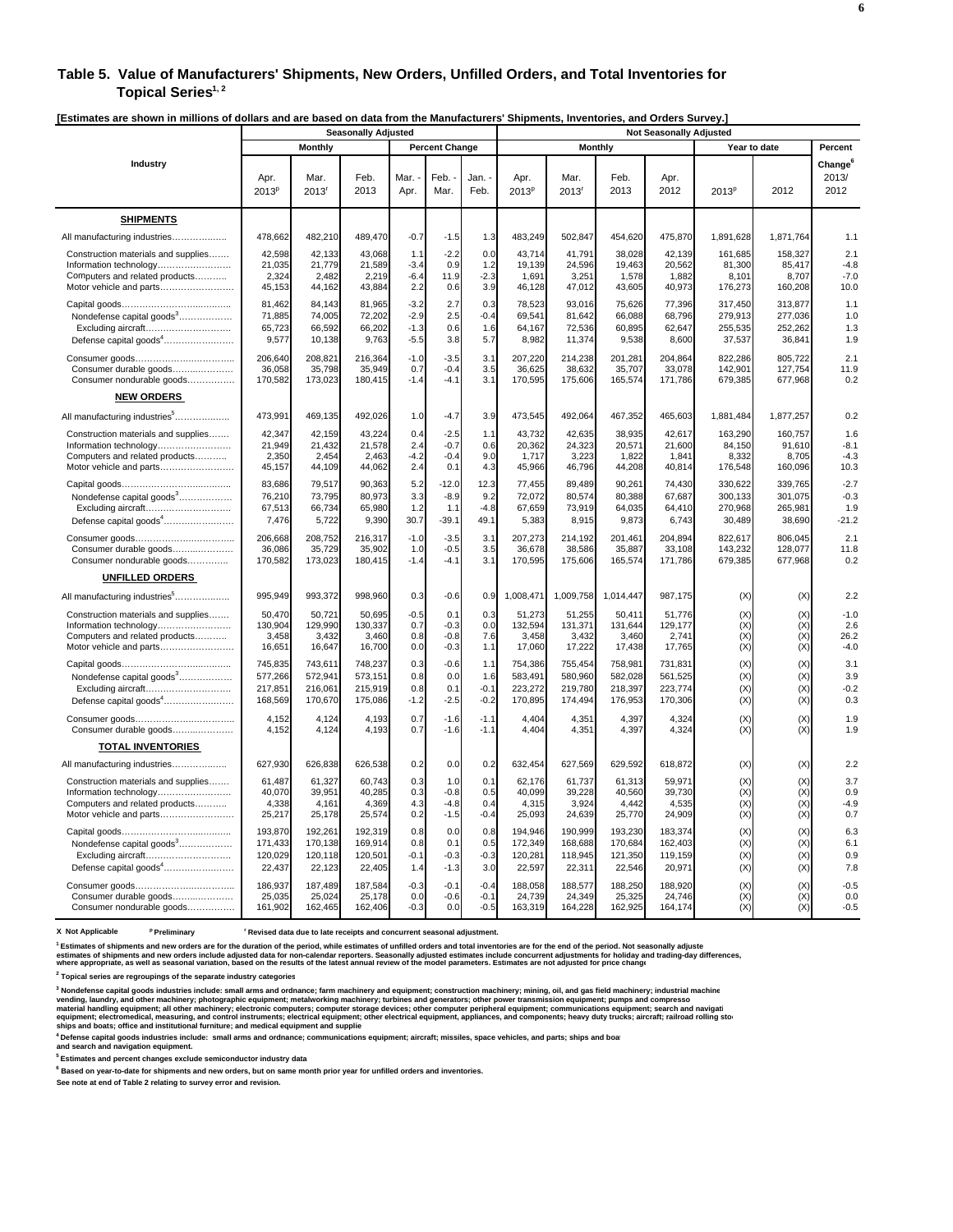**[Estimates are shown in millions of dollars and are based on data from the Manufacturers' Shipments, Inventories, and Orders Survey.]** 

| <b>Monthly</b><br><b>Percent Change</b><br><b>Monthly</b><br>Percent<br>Industry<br>Change<br>Feb. -<br>Apr.<br>Mar.<br>Feb.<br>Mar. -<br>Jan. -<br>Apr.<br>Mar.<br>Feb.<br>Apr.<br>Apr.<br>2013<br>2013<br>Feb.<br>2012<br>13/12<br>2013 <sup>p</sup><br>$2013$ <sup>r</sup><br>Mar.<br>2013 <sup>p</sup><br>$2013$ <sup>r</sup><br>Apr.<br><b>MATERIALS AND SUPPLIES</b><br>$-0.6$<br>All manufacturing industries<br>202,084<br>203,218<br>204,128<br>$-0.4$<br>$-0.3$<br>202,863<br>203,326<br>204,679<br>205,094<br>$-1.1$<br>123,264<br>123,711<br>124,537<br>$-0.4$<br>$-0.7$<br>0.4<br>123,138<br>122,866<br>124,818<br>122,390<br>3,786<br>3,721<br>3,602<br>0.6<br>3,547<br>3,685<br>3,068<br>1.7<br>3.3<br>3,740<br>4,318<br>4,359<br>0.0<br>$-0.9$<br>0.7<br>4,343<br>4,378<br>4,494<br>$-3.0$<br>Nonmetallic mineral products<br>4,316<br>4,361<br>13,987<br>13,999<br>14,301<br>$-0.1$<br>$-2.1$<br>$-1.3$<br>13,797<br>14,244<br>14,277<br>13,892<br>16,729<br>17,059<br>17,224<br>$-1.9$<br>$-1.0$<br>$-0.5$<br>16,721<br>17,003<br>17,125<br>17,753<br>Fabricated metal products<br>0.3<br>24,896<br>24,833<br>24,949<br>$-0.5$<br>0.3<br>24,901<br>24,604<br>0.3<br>24,931<br>24,818<br>18,062<br>17,981<br>0.5<br>$-0.8$<br>$-0.7$<br>18,140<br>17,733<br>2.1<br>Computers and electronic products<br>18,125<br>18,064<br>17,773<br>Electrical equipment, appliances,<br>0.8<br>4.0<br>7,235<br>7,193<br>7,319<br>0.6<br>$-1.7$<br>7,339<br>7,191<br>7,408<br>7,056<br>24,394<br>24,174<br>24,362<br>$-0.9$<br>0.1<br>2.7<br>24,193<br>24,385<br>24,644<br>22,691<br>Transportation equipment<br>2,799<br>$-2.5$<br>Furniture and related products<br>2,798<br>2,856<br>0.0<br>$-2.0$<br>$-1.4$<br>2,787<br>2,763<br>2,837<br>2,858<br>$-4.5$<br>7,281<br>7,414<br>7,440<br>1.0<br>7,257<br>7,362<br>7,602<br>Miscellaneous products<br>$-1.8$<br>$-0.3$<br>7,447<br>$-3.6$<br>78,820<br>79,507<br>79,591<br>$-0.9$<br>$-0.1$<br>$-1.4$<br>79,725<br>80,460<br>79,861<br>82,704<br>Nondurable goods industries<br>16,597<br>16,753<br>$-2.8$<br>16,179<br>16,505<br>0.6<br>$-1.5$<br>16,216<br>16,770<br>16,978<br>5,181<br>5,102<br>$-0.4$<br>5,320<br>5,217<br>5,336<br>5,241<br>Beverage and tobacco products<br>5,123<br>1.5<br>1.0<br>1,173<br>1.1<br>1,181<br>1,177<br>0.7<br>$-0.3$<br>0.4<br>1,190<br>1,168<br>1,175<br>1,177<br>$-1.2$<br>1,181<br>1,190<br>1,198<br>$-0.7$<br>1,192<br>1,180<br>1,201<br>$-0.8$<br>1,184<br>717<br>698<br>681<br>2.5<br>0.6<br>711<br>687<br>675<br>586<br>21.3<br>2.7<br>329<br>334<br>325<br>300<br>Leather and allied products<br>$-1.5$<br>2.8<br>-4.7<br>321<br>320<br>316<br>6,845<br>6,849<br>6,866<br>$-0.1$<br>$-0.2$<br>$-0.7$<br>6,848<br>6,871<br>6,908<br>7,062<br>2,551<br>2,520<br>2,538<br>$-0.7$<br>$-0.5$<br>2,515<br>2,518<br>2,546<br>2,558<br>$-1.7$<br>1.2<br>$-12.9$<br>11,950<br>12,718<br>$-6.0$<br>13,739<br>Petroleum and coal products<br>12,228<br>4.0<br>-5.3<br>12,753<br>12,147<br>14,635<br>23,327<br>23,264<br>23,557<br>0.3<br>$-1.2$<br>$-0.3$<br>23,551<br>23,321<br>23,688<br>23,534<br>Chemical products<br>8,961<br>9,154<br>9,145<br>0.1<br>9,256<br>9,120<br>9,432<br>$-3.4$<br>Plastics and rubber products<br>$-2.1$<br>1.3<br>9,108<br><b>WORK IN PROCESS</b><br>201,731<br>199,683<br>198.454<br>1.0<br>0.6<br>1.3<br>203,698<br>199,741<br>199,663<br>191,695<br>6.3<br>7.0<br>150,471<br>149,132<br>148,198<br>0.9<br>0.6<br>1.0<br>151,804<br>148,082<br>148,565<br>141,890<br>1,809<br>1,785<br>1,746<br>1.3<br>2.2<br>4.6<br>1,840<br>1,803<br>1,761<br>1,606<br>$-3.5$<br>1,296<br>$-2.9$<br>1,296<br>1,336<br>Nonmetallic mineral products<br>1,258<br>1,343<br>1.1<br>1,376<br>1,366<br>$-8.5$<br>10,384<br>10,667<br>10,996<br>$-2.7$<br>$-3.0$<br>$-0.5$<br>10,647<br>10,755<br>10,979<br>11,636<br>13,426<br>13,420<br>13,240<br>0.3<br>13,449<br>13,282<br>13,250<br>12,942<br>Fabricated metal products<br>0.0<br>1.4<br>18,781<br>18,950<br>18,874<br>18,898<br>$-0.5$<br>$-0.1$<br>$-0.1$<br>18,723<br>19,128<br>19,177<br>$-5.5$<br>15,906<br>Computers and electronic products<br>16,121<br>15,850<br>0.4<br>0.0<br>16,192<br>15,667<br>15,768<br>17,143<br>1.4<br>Electrical equipment, appliances,<br>3,779<br>3,809<br>3,759<br>$-0.8$<br>1.3<br>0.3<br>3,847<br>3,802<br>3,765<br>3,655<br>and components<br>78,962<br>80,470<br>77,919<br>1.9<br>1.3<br>1.9<br>81,140<br>78,353<br>78,097<br>69,987<br>15.9<br>Transportation equipment<br>1,006<br>969<br>958<br>3.8<br>2.4<br>1,002<br>957<br>952<br>Furniture and related products<br>1.1<br>944<br>$-1.7$<br>3,444<br>Miscellaneous products<br>3,437<br>3,489<br>$-0.2$<br>$-1.3$<br>3,441<br>3,404<br>3,489<br>3,434<br>51,260<br>50,551<br>50,256<br>0.6<br>2.0<br>51,894<br>51,659<br>51,098<br>49,805<br>Nondurable goods industries<br>1.4<br>4,845<br>4,751<br>4,681<br>2.1<br>4,448<br>4,593<br>3,996<br>11.3<br>2.0<br>1.5<br>4,842<br>6,768<br>6,725<br>6,695<br>0.4<br>$-0.5$<br>6,755<br>6,878<br>6,185<br>Beverage and tobacco products<br>0.6<br>7,011<br>767<br>761<br>758<br>0.4<br>0.7<br>762<br>751<br>751<br>0.8<br>752<br>425<br>431<br>422<br>419<br>$-0.5$<br>438<br>420<br>4.3<br>2.1<br>0.7<br>426<br>327<br>316<br>322<br>$-1.9$<br>0.0<br>311<br>291<br>306<br>324<br>3.5<br>104<br>103<br>104<br>$-1.0$<br>4.0<br>101<br>103<br>109<br>110<br>Leather and allied products<br>1.0<br>3.7<br>1,389<br>1,379<br>1,358<br>0.7<br>1.5<br>0.5<br>1,391<br>1,366<br>1,342<br>1,373<br>1,279<br>1,282<br>1,252<br>$-0.2$<br>2.4<br>$-2.4$<br>1,288<br>1,272<br>1,270<br>1,344<br>$-5.4$<br>13,084<br>13,491<br>$-3.0$<br>14,960<br>Petroleum and coal products<br>13,306<br>1.7<br>5.6<br>14,157<br>14,137<br>13,755<br>1.3<br>19,471<br>19,182<br>18,656<br>2.8<br>19,623<br>19,258<br>18,726<br>17,802<br>Chemical products<br>1.5<br>2,546<br>1.0<br>0.0<br>2,620<br>2,577<br>Plastics and rubber products<br>2,573<br>2,520<br>1.1<br>2,537<br>2,570<br><b>FINISHED GOODS</b><br>All manufacturing industries<br>224,115<br>223,937<br>223,956<br>0.1<br>0.0<br>$-0.2$<br>225,893<br>224,502<br>225,250<br>222,083<br>$-0.5$<br>Durable goods industries<br>104.072<br>103,691<br>104,052<br>0.4<br>$-0.3$<br>104.945<br>103,722<br>105,178<br>102,841<br>4,239<br>4,168<br>4,042<br>1.7<br>3.1<br>$-0.3$<br>4,365<br>4,357<br>4,201<br>3,827<br>14.1<br>Nonmetallic mineral products<br>5,768<br>5,753<br>5,687<br>0.3<br>1.2<br>$-1.6$<br>5,999<br>5,970<br>5,871<br>5,885<br>10,563<br>10,894<br>11,011<br>$-3.0$<br>$-1.1$<br>0.9<br>10,841<br>11,109<br>11,072<br>11,069<br>17,102<br>16,830<br>16,539<br>1.6<br>1.8<br>$-0.1$<br>17,415<br>17,019<br>16,682<br>16,557<br>5.2<br>Fabricated metal products<br>22,526<br>22,418<br>22,254<br>0.5<br>0.7<br>$-1.2$<br>22,919<br>22,788<br>22,182<br>22,866<br>12,013<br>0.5<br>Computers and electronic products<br>11,815<br>12,032<br>$-1.6$<br>$-0.2$<br>11,619<br>11,624<br>12,175<br>11,592<br>Electrical equipment, appliances,<br>$-0.9$<br>5,932<br>5,888<br>5,810<br>0.7<br>1.3<br>6,006<br>5,861<br>5,798<br>and components<br>5,862<br>11,780<br>11,408<br>12,324<br>$-7.4$<br>11,578<br>11,037<br>3.3<br>$-2.4$<br>12,190<br>12,159<br>Transportation equipment<br>2,227<br>2,266<br>2,270<br>$-1.7$<br>$-0.2$<br>2.3<br>2,165<br>2,124<br>2,211<br>2,037<br>6.3<br>Furniture and related products<br>Miscellaneous products<br>$-0.2$<br>0.5<br>12,038<br>12,120<br>12,053<br>12,083<br>0.6<br>11,832<br>12,049<br>11,735<br>120.043<br>120.246<br>119,904<br>$-0.2$<br>0.3<br>0.1<br>120,948<br>120,780<br>120,072<br>119.242<br>Nondurable goods industries<br>26,379<br>26,095<br>0.3<br>0.8<br>25,812<br>1.6<br>26,310<br>$-0.1$<br>25,701<br>25,771<br>25,402 |                               |       |       | <b>Seasonally Adjusted</b> |     |     |     |       |       |       |       |               |
|------------------------------------------------------------------------------------------------------------------------------------------------------------------------------------------------------------------------------------------------------------------------------------------------------------------------------------------------------------------------------------------------------------------------------------------------------------------------------------------------------------------------------------------------------------------------------------------------------------------------------------------------------------------------------------------------------------------------------------------------------------------------------------------------------------------------------------------------------------------------------------------------------------------------------------------------------------------------------------------------------------------------------------------------------------------------------------------------------------------------------------------------------------------------------------------------------------------------------------------------------------------------------------------------------------------------------------------------------------------------------------------------------------------------------------------------------------------------------------------------------------------------------------------------------------------------------------------------------------------------------------------------------------------------------------------------------------------------------------------------------------------------------------------------------------------------------------------------------------------------------------------------------------------------------------------------------------------------------------------------------------------------------------------------------------------------------------------------------------------------------------------------------------------------------------------------------------------------------------------------------------------------------------------------------------------------------------------------------------------------------------------------------------------------------------------------------------------------------------------------------------------------------------------------------------------------------------------------------------------------------------------------------------------------------------------------------------------------------------------------------------------------------------------------------------------------------------------------------------------------------------------------------------------------------------------------------------------------------------------------------------------------------------------------------------------------------------------------------------------------------------------------------------------------------------------------------------------------------------------------------------------------------------------------------------------------------------------------------------------------------------------------------------------------------------------------------------------------------------------------------------------------------------------------------------------------------------------------------------------------------------------------------------------------------------------------------------------------------------------------------------------------------------------------------------------------------------------------------------------------------------------------------------------------------------------------------------------------------------------------------------------------------------------------------------------------------------------------------------------------------------------------------------------------------------------------------------------------------------------------------------------------------------------------------------------------------------------------------------------------------------------------------------------------------------------------------------------------------------------------------------------------------------------------------------------------------------------------------------------------------------------------------------------------------------------------------------------------------------------------------------------------------------------------------------------------------------------------------------------------------------------------------------------------------------------------------------------------------------------------------------------------------------------------------------------------------------------------------------------------------------------------------------------------------------------------------------------------------------------------------------------------------------------------------------------------------------------------------------------------------------------------------------------------------------------------------------------------------------------------------------------------------------------------------------------------------------------------------------------------------------------------------------------------------------------------------------------------------------------------------------------------------------------------------------------------------------------------------------------------------------------------------------------------------------------------------------------------------------------------------------------------------------------------------------------------------------------------------------------------------------------------------------------------------------------------------------------------------------------------------------------------------------------------------------------------------------------------------------------------------------------------------------------------------------------------------------------------------------------------------------------------------------------------------------------------------------------------------------------------------------------------------------------------------------------------------------------------------------------------------------------------------------------------------------------------------------------------------------------------------------------------------------------------------------------------------------------------------------------------------------------------------------------------------------------------------------------------------------------------------------------------------------------------------------------------------------------------------------------------------------------------------------------------------------------------------------------------------------------------------------------------------------------------------------------------------------------------------------------------------------------------------------------------------------------------------------------------------------------------------------------------------------------------------------------------------------------------------------------------|-------------------------------|-------|-------|----------------------------|-----|-----|-----|-------|-------|-------|-------|---------------|
|                                                                                                                                                                                                                                                                                                                                                                                                                                                                                                                                                                                                                                                                                                                                                                                                                                                                                                                                                                                                                                                                                                                                                                                                                                                                                                                                                                                                                                                                                                                                                                                                                                                                                                                                                                                                                                                                                                                                                                                                                                                                                                                                                                                                                                                                                                                                                                                                                                                                                                                                                                                                                                                                                                                                                                                                                                                                                                                                                                                                                                                                                                                                                                                                                                                                                                                                                                                                                                                                                                                                                                                                                                                                                                                                                                                                                                                                                                                                                                                                                                                                                                                                                                                                                                                                                                                                                                                                                                                                                                                                                                                                                                                                                                                                                                                                                                                                                                                                                                                                                                                                                                                                                                                                                                                                                                                                                                                                                                                                                                                                                                                                                                                                                                                                                                                                                                                                                                                                                                                                                                                                                                                                                                                                                                                                                                                                                                                                                                                                                                                                                                                                                                                                                                                                                                                                                                                                                                                                                                                                                                                                                                                                                                                                                                                                                                                                                                                                                                                                                                                                                                                                                                                                                                                                                |                               |       |       |                            |     |     |     |       |       |       |       |               |
|                                                                                                                                                                                                                                                                                                                                                                                                                                                                                                                                                                                                                                                                                                                                                                                                                                                                                                                                                                                                                                                                                                                                                                                                                                                                                                                                                                                                                                                                                                                                                                                                                                                                                                                                                                                                                                                                                                                                                                                                                                                                                                                                                                                                                                                                                                                                                                                                                                                                                                                                                                                                                                                                                                                                                                                                                                                                                                                                                                                                                                                                                                                                                                                                                                                                                                                                                                                                                                                                                                                                                                                                                                                                                                                                                                                                                                                                                                                                                                                                                                                                                                                                                                                                                                                                                                                                                                                                                                                                                                                                                                                                                                                                                                                                                                                                                                                                                                                                                                                                                                                                                                                                                                                                                                                                                                                                                                                                                                                                                                                                                                                                                                                                                                                                                                                                                                                                                                                                                                                                                                                                                                                                                                                                                                                                                                                                                                                                                                                                                                                                                                                                                                                                                                                                                                                                                                                                                                                                                                                                                                                                                                                                                                                                                                                                                                                                                                                                                                                                                                                                                                                                                                                                                                                                                |                               |       |       |                            |     |     |     |       |       |       |       |               |
|                                                                                                                                                                                                                                                                                                                                                                                                                                                                                                                                                                                                                                                                                                                                                                                                                                                                                                                                                                                                                                                                                                                                                                                                                                                                                                                                                                                                                                                                                                                                                                                                                                                                                                                                                                                                                                                                                                                                                                                                                                                                                                                                                                                                                                                                                                                                                                                                                                                                                                                                                                                                                                                                                                                                                                                                                                                                                                                                                                                                                                                                                                                                                                                                                                                                                                                                                                                                                                                                                                                                                                                                                                                                                                                                                                                                                                                                                                                                                                                                                                                                                                                                                                                                                                                                                                                                                                                                                                                                                                                                                                                                                                                                                                                                                                                                                                                                                                                                                                                                                                                                                                                                                                                                                                                                                                                                                                                                                                                                                                                                                                                                                                                                                                                                                                                                                                                                                                                                                                                                                                                                                                                                                                                                                                                                                                                                                                                                                                                                                                                                                                                                                                                                                                                                                                                                                                                                                                                                                                                                                                                                                                                                                                                                                                                                                                                                                                                                                                                                                                                                                                                                                                                                                                                                                |                               |       |       |                            |     |     |     |       |       |       |       |               |
|                                                                                                                                                                                                                                                                                                                                                                                                                                                                                                                                                                                                                                                                                                                                                                                                                                                                                                                                                                                                                                                                                                                                                                                                                                                                                                                                                                                                                                                                                                                                                                                                                                                                                                                                                                                                                                                                                                                                                                                                                                                                                                                                                                                                                                                                                                                                                                                                                                                                                                                                                                                                                                                                                                                                                                                                                                                                                                                                                                                                                                                                                                                                                                                                                                                                                                                                                                                                                                                                                                                                                                                                                                                                                                                                                                                                                                                                                                                                                                                                                                                                                                                                                                                                                                                                                                                                                                                                                                                                                                                                                                                                                                                                                                                                                                                                                                                                                                                                                                                                                                                                                                                                                                                                                                                                                                                                                                                                                                                                                                                                                                                                                                                                                                                                                                                                                                                                                                                                                                                                                                                                                                                                                                                                                                                                                                                                                                                                                                                                                                                                                                                                                                                                                                                                                                                                                                                                                                                                                                                                                                                                                                                                                                                                                                                                                                                                                                                                                                                                                                                                                                                                                                                                                                                                                |                               |       |       |                            |     |     |     |       |       |       |       |               |
|                                                                                                                                                                                                                                                                                                                                                                                                                                                                                                                                                                                                                                                                                                                                                                                                                                                                                                                                                                                                                                                                                                                                                                                                                                                                                                                                                                                                                                                                                                                                                                                                                                                                                                                                                                                                                                                                                                                                                                                                                                                                                                                                                                                                                                                                                                                                                                                                                                                                                                                                                                                                                                                                                                                                                                                                                                                                                                                                                                                                                                                                                                                                                                                                                                                                                                                                                                                                                                                                                                                                                                                                                                                                                                                                                                                                                                                                                                                                                                                                                                                                                                                                                                                                                                                                                                                                                                                                                                                                                                                                                                                                                                                                                                                                                                                                                                                                                                                                                                                                                                                                                                                                                                                                                                                                                                                                                                                                                                                                                                                                                                                                                                                                                                                                                                                                                                                                                                                                                                                                                                                                                                                                                                                                                                                                                                                                                                                                                                                                                                                                                                                                                                                                                                                                                                                                                                                                                                                                                                                                                                                                                                                                                                                                                                                                                                                                                                                                                                                                                                                                                                                                                                                                                                                                                |                               |       |       |                            |     |     |     |       |       |       |       | 0.6           |
|                                                                                                                                                                                                                                                                                                                                                                                                                                                                                                                                                                                                                                                                                                                                                                                                                                                                                                                                                                                                                                                                                                                                                                                                                                                                                                                                                                                                                                                                                                                                                                                                                                                                                                                                                                                                                                                                                                                                                                                                                                                                                                                                                                                                                                                                                                                                                                                                                                                                                                                                                                                                                                                                                                                                                                                                                                                                                                                                                                                                                                                                                                                                                                                                                                                                                                                                                                                                                                                                                                                                                                                                                                                                                                                                                                                                                                                                                                                                                                                                                                                                                                                                                                                                                                                                                                                                                                                                                                                                                                                                                                                                                                                                                                                                                                                                                                                                                                                                                                                                                                                                                                                                                                                                                                                                                                                                                                                                                                                                                                                                                                                                                                                                                                                                                                                                                                                                                                                                                                                                                                                                                                                                                                                                                                                                                                                                                                                                                                                                                                                                                                                                                                                                                                                                                                                                                                                                                                                                                                                                                                                                                                                                                                                                                                                                                                                                                                                                                                                                                                                                                                                                                                                                                                                                                |                               |       |       |                            |     |     |     |       |       |       |       | 15.6          |
|                                                                                                                                                                                                                                                                                                                                                                                                                                                                                                                                                                                                                                                                                                                                                                                                                                                                                                                                                                                                                                                                                                                                                                                                                                                                                                                                                                                                                                                                                                                                                                                                                                                                                                                                                                                                                                                                                                                                                                                                                                                                                                                                                                                                                                                                                                                                                                                                                                                                                                                                                                                                                                                                                                                                                                                                                                                                                                                                                                                                                                                                                                                                                                                                                                                                                                                                                                                                                                                                                                                                                                                                                                                                                                                                                                                                                                                                                                                                                                                                                                                                                                                                                                                                                                                                                                                                                                                                                                                                                                                                                                                                                                                                                                                                                                                                                                                                                                                                                                                                                                                                                                                                                                                                                                                                                                                                                                                                                                                                                                                                                                                                                                                                                                                                                                                                                                                                                                                                                                                                                                                                                                                                                                                                                                                                                                                                                                                                                                                                                                                                                                                                                                                                                                                                                                                                                                                                                                                                                                                                                                                                                                                                                                                                                                                                                                                                                                                                                                                                                                                                                                                                                                                                                                                                                |                               |       |       |                            |     |     |     |       |       |       |       | $-2.7$        |
|                                                                                                                                                                                                                                                                                                                                                                                                                                                                                                                                                                                                                                                                                                                                                                                                                                                                                                                                                                                                                                                                                                                                                                                                                                                                                                                                                                                                                                                                                                                                                                                                                                                                                                                                                                                                                                                                                                                                                                                                                                                                                                                                                                                                                                                                                                                                                                                                                                                                                                                                                                                                                                                                                                                                                                                                                                                                                                                                                                                                                                                                                                                                                                                                                                                                                                                                                                                                                                                                                                                                                                                                                                                                                                                                                                                                                                                                                                                                                                                                                                                                                                                                                                                                                                                                                                                                                                                                                                                                                                                                                                                                                                                                                                                                                                                                                                                                                                                                                                                                                                                                                                                                                                                                                                                                                                                                                                                                                                                                                                                                                                                                                                                                                                                                                                                                                                                                                                                                                                                                                                                                                                                                                                                                                                                                                                                                                                                                                                                                                                                                                                                                                                                                                                                                                                                                                                                                                                                                                                                                                                                                                                                                                                                                                                                                                                                                                                                                                                                                                                                                                                                                                                                                                                                                                |                               |       |       |                            |     |     |     |       |       |       |       | $-5.8$        |
|                                                                                                                                                                                                                                                                                                                                                                                                                                                                                                                                                                                                                                                                                                                                                                                                                                                                                                                                                                                                                                                                                                                                                                                                                                                                                                                                                                                                                                                                                                                                                                                                                                                                                                                                                                                                                                                                                                                                                                                                                                                                                                                                                                                                                                                                                                                                                                                                                                                                                                                                                                                                                                                                                                                                                                                                                                                                                                                                                                                                                                                                                                                                                                                                                                                                                                                                                                                                                                                                                                                                                                                                                                                                                                                                                                                                                                                                                                                                                                                                                                                                                                                                                                                                                                                                                                                                                                                                                                                                                                                                                                                                                                                                                                                                                                                                                                                                                                                                                                                                                                                                                                                                                                                                                                                                                                                                                                                                                                                                                                                                                                                                                                                                                                                                                                                                                                                                                                                                                                                                                                                                                                                                                                                                                                                                                                                                                                                                                                                                                                                                                                                                                                                                                                                                                                                                                                                                                                                                                                                                                                                                                                                                                                                                                                                                                                                                                                                                                                                                                                                                                                                                                                                                                                                                                |                               |       |       |                            |     |     |     |       |       |       |       |               |
|                                                                                                                                                                                                                                                                                                                                                                                                                                                                                                                                                                                                                                                                                                                                                                                                                                                                                                                                                                                                                                                                                                                                                                                                                                                                                                                                                                                                                                                                                                                                                                                                                                                                                                                                                                                                                                                                                                                                                                                                                                                                                                                                                                                                                                                                                                                                                                                                                                                                                                                                                                                                                                                                                                                                                                                                                                                                                                                                                                                                                                                                                                                                                                                                                                                                                                                                                                                                                                                                                                                                                                                                                                                                                                                                                                                                                                                                                                                                                                                                                                                                                                                                                                                                                                                                                                                                                                                                                                                                                                                                                                                                                                                                                                                                                                                                                                                                                                                                                                                                                                                                                                                                                                                                                                                                                                                                                                                                                                                                                                                                                                                                                                                                                                                                                                                                                                                                                                                                                                                                                                                                                                                                                                                                                                                                                                                                                                                                                                                                                                                                                                                                                                                                                                                                                                                                                                                                                                                                                                                                                                                                                                                                                                                                                                                                                                                                                                                                                                                                                                                                                                                                                                                                                                                                                |                               |       |       |                            |     |     |     |       |       |       |       |               |
|                                                                                                                                                                                                                                                                                                                                                                                                                                                                                                                                                                                                                                                                                                                                                                                                                                                                                                                                                                                                                                                                                                                                                                                                                                                                                                                                                                                                                                                                                                                                                                                                                                                                                                                                                                                                                                                                                                                                                                                                                                                                                                                                                                                                                                                                                                                                                                                                                                                                                                                                                                                                                                                                                                                                                                                                                                                                                                                                                                                                                                                                                                                                                                                                                                                                                                                                                                                                                                                                                                                                                                                                                                                                                                                                                                                                                                                                                                                                                                                                                                                                                                                                                                                                                                                                                                                                                                                                                                                                                                                                                                                                                                                                                                                                                                                                                                                                                                                                                                                                                                                                                                                                                                                                                                                                                                                                                                                                                                                                                                                                                                                                                                                                                                                                                                                                                                                                                                                                                                                                                                                                                                                                                                                                                                                                                                                                                                                                                                                                                                                                                                                                                                                                                                                                                                                                                                                                                                                                                                                                                                                                                                                                                                                                                                                                                                                                                                                                                                                                                                                                                                                                                                                                                                                                                |                               |       |       |                            |     |     |     |       |       |       |       | 6.6           |
|                                                                                                                                                                                                                                                                                                                                                                                                                                                                                                                                                                                                                                                                                                                                                                                                                                                                                                                                                                                                                                                                                                                                                                                                                                                                                                                                                                                                                                                                                                                                                                                                                                                                                                                                                                                                                                                                                                                                                                                                                                                                                                                                                                                                                                                                                                                                                                                                                                                                                                                                                                                                                                                                                                                                                                                                                                                                                                                                                                                                                                                                                                                                                                                                                                                                                                                                                                                                                                                                                                                                                                                                                                                                                                                                                                                                                                                                                                                                                                                                                                                                                                                                                                                                                                                                                                                                                                                                                                                                                                                                                                                                                                                                                                                                                                                                                                                                                                                                                                                                                                                                                                                                                                                                                                                                                                                                                                                                                                                                                                                                                                                                                                                                                                                                                                                                                                                                                                                                                                                                                                                                                                                                                                                                                                                                                                                                                                                                                                                                                                                                                                                                                                                                                                                                                                                                                                                                                                                                                                                                                                                                                                                                                                                                                                                                                                                                                                                                                                                                                                                                                                                                                                                                                                                                                |                               |       |       |                            |     |     |     |       |       |       |       |               |
|                                                                                                                                                                                                                                                                                                                                                                                                                                                                                                                                                                                                                                                                                                                                                                                                                                                                                                                                                                                                                                                                                                                                                                                                                                                                                                                                                                                                                                                                                                                                                                                                                                                                                                                                                                                                                                                                                                                                                                                                                                                                                                                                                                                                                                                                                                                                                                                                                                                                                                                                                                                                                                                                                                                                                                                                                                                                                                                                                                                                                                                                                                                                                                                                                                                                                                                                                                                                                                                                                                                                                                                                                                                                                                                                                                                                                                                                                                                                                                                                                                                                                                                                                                                                                                                                                                                                                                                                                                                                                                                                                                                                                                                                                                                                                                                                                                                                                                                                                                                                                                                                                                                                                                                                                                                                                                                                                                                                                                                                                                                                                                                                                                                                                                                                                                                                                                                                                                                                                                                                                                                                                                                                                                                                                                                                                                                                                                                                                                                                                                                                                                                                                                                                                                                                                                                                                                                                                                                                                                                                                                                                                                                                                                                                                                                                                                                                                                                                                                                                                                                                                                                                                                                                                                                                                |                               |       |       |                            |     |     |     |       |       |       |       |               |
|                                                                                                                                                                                                                                                                                                                                                                                                                                                                                                                                                                                                                                                                                                                                                                                                                                                                                                                                                                                                                                                                                                                                                                                                                                                                                                                                                                                                                                                                                                                                                                                                                                                                                                                                                                                                                                                                                                                                                                                                                                                                                                                                                                                                                                                                                                                                                                                                                                                                                                                                                                                                                                                                                                                                                                                                                                                                                                                                                                                                                                                                                                                                                                                                                                                                                                                                                                                                                                                                                                                                                                                                                                                                                                                                                                                                                                                                                                                                                                                                                                                                                                                                                                                                                                                                                                                                                                                                                                                                                                                                                                                                                                                                                                                                                                                                                                                                                                                                                                                                                                                                                                                                                                                                                                                                                                                                                                                                                                                                                                                                                                                                                                                                                                                                                                                                                                                                                                                                                                                                                                                                                                                                                                                                                                                                                                                                                                                                                                                                                                                                                                                                                                                                                                                                                                                                                                                                                                                                                                                                                                                                                                                                                                                                                                                                                                                                                                                                                                                                                                                                                                                                                                                                                                                                                |                               |       |       |                            |     |     |     |       |       |       |       | $-4.5$        |
|                                                                                                                                                                                                                                                                                                                                                                                                                                                                                                                                                                                                                                                                                                                                                                                                                                                                                                                                                                                                                                                                                                                                                                                                                                                                                                                                                                                                                                                                                                                                                                                                                                                                                                                                                                                                                                                                                                                                                                                                                                                                                                                                                                                                                                                                                                                                                                                                                                                                                                                                                                                                                                                                                                                                                                                                                                                                                                                                                                                                                                                                                                                                                                                                                                                                                                                                                                                                                                                                                                                                                                                                                                                                                                                                                                                                                                                                                                                                                                                                                                                                                                                                                                                                                                                                                                                                                                                                                                                                                                                                                                                                                                                                                                                                                                                                                                                                                                                                                                                                                                                                                                                                                                                                                                                                                                                                                                                                                                                                                                                                                                                                                                                                                                                                                                                                                                                                                                                                                                                                                                                                                                                                                                                                                                                                                                                                                                                                                                                                                                                                                                                                                                                                                                                                                                                                                                                                                                                                                                                                                                                                                                                                                                                                                                                                                                                                                                                                                                                                                                                                                                                                                                                                                                                                                |                               |       |       |                            |     |     |     |       |       |       |       | 1.5           |
|                                                                                                                                                                                                                                                                                                                                                                                                                                                                                                                                                                                                                                                                                                                                                                                                                                                                                                                                                                                                                                                                                                                                                                                                                                                                                                                                                                                                                                                                                                                                                                                                                                                                                                                                                                                                                                                                                                                                                                                                                                                                                                                                                                                                                                                                                                                                                                                                                                                                                                                                                                                                                                                                                                                                                                                                                                                                                                                                                                                                                                                                                                                                                                                                                                                                                                                                                                                                                                                                                                                                                                                                                                                                                                                                                                                                                                                                                                                                                                                                                                                                                                                                                                                                                                                                                                                                                                                                                                                                                                                                                                                                                                                                                                                                                                                                                                                                                                                                                                                                                                                                                                                                                                                                                                                                                                                                                                                                                                                                                                                                                                                                                                                                                                                                                                                                                                                                                                                                                                                                                                                                                                                                                                                                                                                                                                                                                                                                                                                                                                                                                                                                                                                                                                                                                                                                                                                                                                                                                                                                                                                                                                                                                                                                                                                                                                                                                                                                                                                                                                                                                                                                                                                                                                                                                |                               |       |       |                            |     |     |     |       |       |       |       | $-0.7$        |
|                                                                                                                                                                                                                                                                                                                                                                                                                                                                                                                                                                                                                                                                                                                                                                                                                                                                                                                                                                                                                                                                                                                                                                                                                                                                                                                                                                                                                                                                                                                                                                                                                                                                                                                                                                                                                                                                                                                                                                                                                                                                                                                                                                                                                                                                                                                                                                                                                                                                                                                                                                                                                                                                                                                                                                                                                                                                                                                                                                                                                                                                                                                                                                                                                                                                                                                                                                                                                                                                                                                                                                                                                                                                                                                                                                                                                                                                                                                                                                                                                                                                                                                                                                                                                                                                                                                                                                                                                                                                                                                                                                                                                                                                                                                                                                                                                                                                                                                                                                                                                                                                                                                                                                                                                                                                                                                                                                                                                                                                                                                                                                                                                                                                                                                                                                                                                                                                                                                                                                                                                                                                                                                                                                                                                                                                                                                                                                                                                                                                                                                                                                                                                                                                                                                                                                                                                                                                                                                                                                                                                                                                                                                                                                                                                                                                                                                                                                                                                                                                                                                                                                                                                                                                                                                                                |                               |       |       |                            |     |     |     |       |       |       |       | 7.0           |
|                                                                                                                                                                                                                                                                                                                                                                                                                                                                                                                                                                                                                                                                                                                                                                                                                                                                                                                                                                                                                                                                                                                                                                                                                                                                                                                                                                                                                                                                                                                                                                                                                                                                                                                                                                                                                                                                                                                                                                                                                                                                                                                                                                                                                                                                                                                                                                                                                                                                                                                                                                                                                                                                                                                                                                                                                                                                                                                                                                                                                                                                                                                                                                                                                                                                                                                                                                                                                                                                                                                                                                                                                                                                                                                                                                                                                                                                                                                                                                                                                                                                                                                                                                                                                                                                                                                                                                                                                                                                                                                                                                                                                                                                                                                                                                                                                                                                                                                                                                                                                                                                                                                                                                                                                                                                                                                                                                                                                                                                                                                                                                                                                                                                                                                                                                                                                                                                                                                                                                                                                                                                                                                                                                                                                                                                                                                                                                                                                                                                                                                                                                                                                                                                                                                                                                                                                                                                                                                                                                                                                                                                                                                                                                                                                                                                                                                                                                                                                                                                                                                                                                                                                                                                                                                                                |                               |       |       |                            |     |     |     |       |       |       |       | $-3.0$        |
|                                                                                                                                                                                                                                                                                                                                                                                                                                                                                                                                                                                                                                                                                                                                                                                                                                                                                                                                                                                                                                                                                                                                                                                                                                                                                                                                                                                                                                                                                                                                                                                                                                                                                                                                                                                                                                                                                                                                                                                                                                                                                                                                                                                                                                                                                                                                                                                                                                                                                                                                                                                                                                                                                                                                                                                                                                                                                                                                                                                                                                                                                                                                                                                                                                                                                                                                                                                                                                                                                                                                                                                                                                                                                                                                                                                                                                                                                                                                                                                                                                                                                                                                                                                                                                                                                                                                                                                                                                                                                                                                                                                                                                                                                                                                                                                                                                                                                                                                                                                                                                                                                                                                                                                                                                                                                                                                                                                                                                                                                                                                                                                                                                                                                                                                                                                                                                                                                                                                                                                                                                                                                                                                                                                                                                                                                                                                                                                                                                                                                                                                                                                                                                                                                                                                                                                                                                                                                                                                                                                                                                                                                                                                                                                                                                                                                                                                                                                                                                                                                                                                                                                                                                                                                                                                                |                               |       |       |                            |     |     |     |       |       |       |       |               |
|                                                                                                                                                                                                                                                                                                                                                                                                                                                                                                                                                                                                                                                                                                                                                                                                                                                                                                                                                                                                                                                                                                                                                                                                                                                                                                                                                                                                                                                                                                                                                                                                                                                                                                                                                                                                                                                                                                                                                                                                                                                                                                                                                                                                                                                                                                                                                                                                                                                                                                                                                                                                                                                                                                                                                                                                                                                                                                                                                                                                                                                                                                                                                                                                                                                                                                                                                                                                                                                                                                                                                                                                                                                                                                                                                                                                                                                                                                                                                                                                                                                                                                                                                                                                                                                                                                                                                                                                                                                                                                                                                                                                                                                                                                                                                                                                                                                                                                                                                                                                                                                                                                                                                                                                                                                                                                                                                                                                                                                                                                                                                                                                                                                                                                                                                                                                                                                                                                                                                                                                                                                                                                                                                                                                                                                                                                                                                                                                                                                                                                                                                                                                                                                                                                                                                                                                                                                                                                                                                                                                                                                                                                                                                                                                                                                                                                                                                                                                                                                                                                                                                                                                                                                                                                                                                |                               |       |       |                            |     |     |     |       |       |       |       | 0.1           |
|                                                                                                                                                                                                                                                                                                                                                                                                                                                                                                                                                                                                                                                                                                                                                                                                                                                                                                                                                                                                                                                                                                                                                                                                                                                                                                                                                                                                                                                                                                                                                                                                                                                                                                                                                                                                                                                                                                                                                                                                                                                                                                                                                                                                                                                                                                                                                                                                                                                                                                                                                                                                                                                                                                                                                                                                                                                                                                                                                                                                                                                                                                                                                                                                                                                                                                                                                                                                                                                                                                                                                                                                                                                                                                                                                                                                                                                                                                                                                                                                                                                                                                                                                                                                                                                                                                                                                                                                                                                                                                                                                                                                                                                                                                                                                                                                                                                                                                                                                                                                                                                                                                                                                                                                                                                                                                                                                                                                                                                                                                                                                                                                                                                                                                                                                                                                                                                                                                                                                                                                                                                                                                                                                                                                                                                                                                                                                                                                                                                                                                                                                                                                                                                                                                                                                                                                                                                                                                                                                                                                                                                                                                                                                                                                                                                                                                                                                                                                                                                                                                                                                                                                                                                                                                                                                |                               |       |       |                            |     |     |     |       |       |       |       |               |
|                                                                                                                                                                                                                                                                                                                                                                                                                                                                                                                                                                                                                                                                                                                                                                                                                                                                                                                                                                                                                                                                                                                                                                                                                                                                                                                                                                                                                                                                                                                                                                                                                                                                                                                                                                                                                                                                                                                                                                                                                                                                                                                                                                                                                                                                                                                                                                                                                                                                                                                                                                                                                                                                                                                                                                                                                                                                                                                                                                                                                                                                                                                                                                                                                                                                                                                                                                                                                                                                                                                                                                                                                                                                                                                                                                                                                                                                                                                                                                                                                                                                                                                                                                                                                                                                                                                                                                                                                                                                                                                                                                                                                                                                                                                                                                                                                                                                                                                                                                                                                                                                                                                                                                                                                                                                                                                                                                                                                                                                                                                                                                                                                                                                                                                                                                                                                                                                                                                                                                                                                                                                                                                                                                                                                                                                                                                                                                                                                                                                                                                                                                                                                                                                                                                                                                                                                                                                                                                                                                                                                                                                                                                                                                                                                                                                                                                                                                                                                                                                                                                                                                                                                                                                                                                                                |                               |       |       |                            |     |     |     |       |       |       |       |               |
|                                                                                                                                                                                                                                                                                                                                                                                                                                                                                                                                                                                                                                                                                                                                                                                                                                                                                                                                                                                                                                                                                                                                                                                                                                                                                                                                                                                                                                                                                                                                                                                                                                                                                                                                                                                                                                                                                                                                                                                                                                                                                                                                                                                                                                                                                                                                                                                                                                                                                                                                                                                                                                                                                                                                                                                                                                                                                                                                                                                                                                                                                                                                                                                                                                                                                                                                                                                                                                                                                                                                                                                                                                                                                                                                                                                                                                                                                                                                                                                                                                                                                                                                                                                                                                                                                                                                                                                                                                                                                                                                                                                                                                                                                                                                                                                                                                                                                                                                                                                                                                                                                                                                                                                                                                                                                                                                                                                                                                                                                                                                                                                                                                                                                                                                                                                                                                                                                                                                                                                                                                                                                                                                                                                                                                                                                                                                                                                                                                                                                                                                                                                                                                                                                                                                                                                                                                                                                                                                                                                                                                                                                                                                                                                                                                                                                                                                                                                                                                                                                                                                                                                                                                                                                                                                                |                               |       |       |                            |     |     |     |       |       |       |       |               |
|                                                                                                                                                                                                                                                                                                                                                                                                                                                                                                                                                                                                                                                                                                                                                                                                                                                                                                                                                                                                                                                                                                                                                                                                                                                                                                                                                                                                                                                                                                                                                                                                                                                                                                                                                                                                                                                                                                                                                                                                                                                                                                                                                                                                                                                                                                                                                                                                                                                                                                                                                                                                                                                                                                                                                                                                                                                                                                                                                                                                                                                                                                                                                                                                                                                                                                                                                                                                                                                                                                                                                                                                                                                                                                                                                                                                                                                                                                                                                                                                                                                                                                                                                                                                                                                                                                                                                                                                                                                                                                                                                                                                                                                                                                                                                                                                                                                                                                                                                                                                                                                                                                                                                                                                                                                                                                                                                                                                                                                                                                                                                                                                                                                                                                                                                                                                                                                                                                                                                                                                                                                                                                                                                                                                                                                                                                                                                                                                                                                                                                                                                                                                                                                                                                                                                                                                                                                                                                                                                                                                                                                                                                                                                                                                                                                                                                                                                                                                                                                                                                                                                                                                                                                                                                                                                |                               |       |       |                            |     |     |     |       |       |       |       | 14.6          |
|                                                                                                                                                                                                                                                                                                                                                                                                                                                                                                                                                                                                                                                                                                                                                                                                                                                                                                                                                                                                                                                                                                                                                                                                                                                                                                                                                                                                                                                                                                                                                                                                                                                                                                                                                                                                                                                                                                                                                                                                                                                                                                                                                                                                                                                                                                                                                                                                                                                                                                                                                                                                                                                                                                                                                                                                                                                                                                                                                                                                                                                                                                                                                                                                                                                                                                                                                                                                                                                                                                                                                                                                                                                                                                                                                                                                                                                                                                                                                                                                                                                                                                                                                                                                                                                                                                                                                                                                                                                                                                                                                                                                                                                                                                                                                                                                                                                                                                                                                                                                                                                                                                                                                                                                                                                                                                                                                                                                                                                                                                                                                                                                                                                                                                                                                                                                                                                                                                                                                                                                                                                                                                                                                                                                                                                                                                                                                                                                                                                                                                                                                                                                                                                                                                                                                                                                                                                                                                                                                                                                                                                                                                                                                                                                                                                                                                                                                                                                                                                                                                                                                                                                                                                                                                                                                |                               |       |       |                            |     |     |     |       |       |       |       | $-5.1$        |
|                                                                                                                                                                                                                                                                                                                                                                                                                                                                                                                                                                                                                                                                                                                                                                                                                                                                                                                                                                                                                                                                                                                                                                                                                                                                                                                                                                                                                                                                                                                                                                                                                                                                                                                                                                                                                                                                                                                                                                                                                                                                                                                                                                                                                                                                                                                                                                                                                                                                                                                                                                                                                                                                                                                                                                                                                                                                                                                                                                                                                                                                                                                                                                                                                                                                                                                                                                                                                                                                                                                                                                                                                                                                                                                                                                                                                                                                                                                                                                                                                                                                                                                                                                                                                                                                                                                                                                                                                                                                                                                                                                                                                                                                                                                                                                                                                                                                                                                                                                                                                                                                                                                                                                                                                                                                                                                                                                                                                                                                                                                                                                                                                                                                                                                                                                                                                                                                                                                                                                                                                                                                                                                                                                                                                                                                                                                                                                                                                                                                                                                                                                                                                                                                                                                                                                                                                                                                                                                                                                                                                                                                                                                                                                                                                                                                                                                                                                                                                                                                                                                                                                                                                                                                                                                                                |                               |       |       |                            |     |     |     |       |       |       |       | 3.9           |
|                                                                                                                                                                                                                                                                                                                                                                                                                                                                                                                                                                                                                                                                                                                                                                                                                                                                                                                                                                                                                                                                                                                                                                                                                                                                                                                                                                                                                                                                                                                                                                                                                                                                                                                                                                                                                                                                                                                                                                                                                                                                                                                                                                                                                                                                                                                                                                                                                                                                                                                                                                                                                                                                                                                                                                                                                                                                                                                                                                                                                                                                                                                                                                                                                                                                                                                                                                                                                                                                                                                                                                                                                                                                                                                                                                                                                                                                                                                                                                                                                                                                                                                                                                                                                                                                                                                                                                                                                                                                                                                                                                                                                                                                                                                                                                                                                                                                                                                                                                                                                                                                                                                                                                                                                                                                                                                                                                                                                                                                                                                                                                                                                                                                                                                                                                                                                                                                                                                                                                                                                                                                                                                                                                                                                                                                                                                                                                                                                                                                                                                                                                                                                                                                                                                                                                                                                                                                                                                                                                                                                                                                                                                                                                                                                                                                                                                                                                                                                                                                                                                                                                                                                                                                                                                                                |                               |       |       |                            |     |     |     |       |       |       |       | $-1.2$        |
|                                                                                                                                                                                                                                                                                                                                                                                                                                                                                                                                                                                                                                                                                                                                                                                                                                                                                                                                                                                                                                                                                                                                                                                                                                                                                                                                                                                                                                                                                                                                                                                                                                                                                                                                                                                                                                                                                                                                                                                                                                                                                                                                                                                                                                                                                                                                                                                                                                                                                                                                                                                                                                                                                                                                                                                                                                                                                                                                                                                                                                                                                                                                                                                                                                                                                                                                                                                                                                                                                                                                                                                                                                                                                                                                                                                                                                                                                                                                                                                                                                                                                                                                                                                                                                                                                                                                                                                                                                                                                                                                                                                                                                                                                                                                                                                                                                                                                                                                                                                                                                                                                                                                                                                                                                                                                                                                                                                                                                                                                                                                                                                                                                                                                                                                                                                                                                                                                                                                                                                                                                                                                                                                                                                                                                                                                                                                                                                                                                                                                                                                                                                                                                                                                                                                                                                                                                                                                                                                                                                                                                                                                                                                                                                                                                                                                                                                                                                                                                                                                                                                                                                                                                                                                                                                                |                               |       |       |                            |     |     |     |       |       |       |       |               |
|                                                                                                                                                                                                                                                                                                                                                                                                                                                                                                                                                                                                                                                                                                                                                                                                                                                                                                                                                                                                                                                                                                                                                                                                                                                                                                                                                                                                                                                                                                                                                                                                                                                                                                                                                                                                                                                                                                                                                                                                                                                                                                                                                                                                                                                                                                                                                                                                                                                                                                                                                                                                                                                                                                                                                                                                                                                                                                                                                                                                                                                                                                                                                                                                                                                                                                                                                                                                                                                                                                                                                                                                                                                                                                                                                                                                                                                                                                                                                                                                                                                                                                                                                                                                                                                                                                                                                                                                                                                                                                                                                                                                                                                                                                                                                                                                                                                                                                                                                                                                                                                                                                                                                                                                                                                                                                                                                                                                                                                                                                                                                                                                                                                                                                                                                                                                                                                                                                                                                                                                                                                                                                                                                                                                                                                                                                                                                                                                                                                                                                                                                                                                                                                                                                                                                                                                                                                                                                                                                                                                                                                                                                                                                                                                                                                                                                                                                                                                                                                                                                                                                                                                                                                                                                                                                |                               |       |       |                            |     |     |     |       |       |       |       | 5.3           |
|                                                                                                                                                                                                                                                                                                                                                                                                                                                                                                                                                                                                                                                                                                                                                                                                                                                                                                                                                                                                                                                                                                                                                                                                                                                                                                                                                                                                                                                                                                                                                                                                                                                                                                                                                                                                                                                                                                                                                                                                                                                                                                                                                                                                                                                                                                                                                                                                                                                                                                                                                                                                                                                                                                                                                                                                                                                                                                                                                                                                                                                                                                                                                                                                                                                                                                                                                                                                                                                                                                                                                                                                                                                                                                                                                                                                                                                                                                                                                                                                                                                                                                                                                                                                                                                                                                                                                                                                                                                                                                                                                                                                                                                                                                                                                                                                                                                                                                                                                                                                                                                                                                                                                                                                                                                                                                                                                                                                                                                                                                                                                                                                                                                                                                                                                                                                                                                                                                                                                                                                                                                                                                                                                                                                                                                                                                                                                                                                                                                                                                                                                                                                                                                                                                                                                                                                                                                                                                                                                                                                                                                                                                                                                                                                                                                                                                                                                                                                                                                                                                                                                                                                                                                                                                                                                |                               |       |       |                            |     |     |     |       |       |       |       | 6.1           |
|                                                                                                                                                                                                                                                                                                                                                                                                                                                                                                                                                                                                                                                                                                                                                                                                                                                                                                                                                                                                                                                                                                                                                                                                                                                                                                                                                                                                                                                                                                                                                                                                                                                                                                                                                                                                                                                                                                                                                                                                                                                                                                                                                                                                                                                                                                                                                                                                                                                                                                                                                                                                                                                                                                                                                                                                                                                                                                                                                                                                                                                                                                                                                                                                                                                                                                                                                                                                                                                                                                                                                                                                                                                                                                                                                                                                                                                                                                                                                                                                                                                                                                                                                                                                                                                                                                                                                                                                                                                                                                                                                                                                                                                                                                                                                                                                                                                                                                                                                                                                                                                                                                                                                                                                                                                                                                                                                                                                                                                                                                                                                                                                                                                                                                                                                                                                                                                                                                                                                                                                                                                                                                                                                                                                                                                                                                                                                                                                                                                                                                                                                                                                                                                                                                                                                                                                                                                                                                                                                                                                                                                                                                                                                                                                                                                                                                                                                                                                                                                                                                                                                                                                                                                                                                                                                |                               |       |       |                            |     |     |     |       |       |       |       | 0.2           |
|                                                                                                                                                                                                                                                                                                                                                                                                                                                                                                                                                                                                                                                                                                                                                                                                                                                                                                                                                                                                                                                                                                                                                                                                                                                                                                                                                                                                                                                                                                                                                                                                                                                                                                                                                                                                                                                                                                                                                                                                                                                                                                                                                                                                                                                                                                                                                                                                                                                                                                                                                                                                                                                                                                                                                                                                                                                                                                                                                                                                                                                                                                                                                                                                                                                                                                                                                                                                                                                                                                                                                                                                                                                                                                                                                                                                                                                                                                                                                                                                                                                                                                                                                                                                                                                                                                                                                                                                                                                                                                                                                                                                                                                                                                                                                                                                                                                                                                                                                                                                                                                                                                                                                                                                                                                                                                                                                                                                                                                                                                                                                                                                                                                                                                                                                                                                                                                                                                                                                                                                                                                                                                                                                                                                                                                                                                                                                                                                                                                                                                                                                                                                                                                                                                                                                                                                                                                                                                                                                                                                                                                                                                                                                                                                                                                                                                                                                                                                                                                                                                                                                                                                                                                                                                                                                |                               |       |       |                            |     |     |     |       |       |       |       | 4.2           |
|                                                                                                                                                                                                                                                                                                                                                                                                                                                                                                                                                                                                                                                                                                                                                                                                                                                                                                                                                                                                                                                                                                                                                                                                                                                                                                                                                                                                                                                                                                                                                                                                                                                                                                                                                                                                                                                                                                                                                                                                                                                                                                                                                                                                                                                                                                                                                                                                                                                                                                                                                                                                                                                                                                                                                                                                                                                                                                                                                                                                                                                                                                                                                                                                                                                                                                                                                                                                                                                                                                                                                                                                                                                                                                                                                                                                                                                                                                                                                                                                                                                                                                                                                                                                                                                                                                                                                                                                                                                                                                                                                                                                                                                                                                                                                                                                                                                                                                                                                                                                                                                                                                                                                                                                                                                                                                                                                                                                                                                                                                                                                                                                                                                                                                                                                                                                                                                                                                                                                                                                                                                                                                                                                                                                                                                                                                                                                                                                                                                                                                                                                                                                                                                                                                                                                                                                                                                                                                                                                                                                                                                                                                                                                                                                                                                                                                                                                                                                                                                                                                                                                                                                                                                                                                                                                |                               |       |       |                            |     |     |     |       |       |       |       | 9.2           |
|                                                                                                                                                                                                                                                                                                                                                                                                                                                                                                                                                                                                                                                                                                                                                                                                                                                                                                                                                                                                                                                                                                                                                                                                                                                                                                                                                                                                                                                                                                                                                                                                                                                                                                                                                                                                                                                                                                                                                                                                                                                                                                                                                                                                                                                                                                                                                                                                                                                                                                                                                                                                                                                                                                                                                                                                                                                                                                                                                                                                                                                                                                                                                                                                                                                                                                                                                                                                                                                                                                                                                                                                                                                                                                                                                                                                                                                                                                                                                                                                                                                                                                                                                                                                                                                                                                                                                                                                                                                                                                                                                                                                                                                                                                                                                                                                                                                                                                                                                                                                                                                                                                                                                                                                                                                                                                                                                                                                                                                                                                                                                                                                                                                                                                                                                                                                                                                                                                                                                                                                                                                                                                                                                                                                                                                                                                                                                                                                                                                                                                                                                                                                                                                                                                                                                                                                                                                                                                                                                                                                                                                                                                                                                                                                                                                                                                                                                                                                                                                                                                                                                                                                                                                                                                                                                |                               |       |       |                            |     |     |     |       |       |       |       | 1.3           |
|                                                                                                                                                                                                                                                                                                                                                                                                                                                                                                                                                                                                                                                                                                                                                                                                                                                                                                                                                                                                                                                                                                                                                                                                                                                                                                                                                                                                                                                                                                                                                                                                                                                                                                                                                                                                                                                                                                                                                                                                                                                                                                                                                                                                                                                                                                                                                                                                                                                                                                                                                                                                                                                                                                                                                                                                                                                                                                                                                                                                                                                                                                                                                                                                                                                                                                                                                                                                                                                                                                                                                                                                                                                                                                                                                                                                                                                                                                                                                                                                                                                                                                                                                                                                                                                                                                                                                                                                                                                                                                                                                                                                                                                                                                                                                                                                                                                                                                                                                                                                                                                                                                                                                                                                                                                                                                                                                                                                                                                                                                                                                                                                                                                                                                                                                                                                                                                                                                                                                                                                                                                                                                                                                                                                                                                                                                                                                                                                                                                                                                                                                                                                                                                                                                                                                                                                                                                                                                                                                                                                                                                                                                                                                                                                                                                                                                                                                                                                                                                                                                                                                                                                                                                                                                                                                |                               |       |       |                            |     |     |     |       |       |       |       | $-4.0$        |
|                                                                                                                                                                                                                                                                                                                                                                                                                                                                                                                                                                                                                                                                                                                                                                                                                                                                                                                                                                                                                                                                                                                                                                                                                                                                                                                                                                                                                                                                                                                                                                                                                                                                                                                                                                                                                                                                                                                                                                                                                                                                                                                                                                                                                                                                                                                                                                                                                                                                                                                                                                                                                                                                                                                                                                                                                                                                                                                                                                                                                                                                                                                                                                                                                                                                                                                                                                                                                                                                                                                                                                                                                                                                                                                                                                                                                                                                                                                                                                                                                                                                                                                                                                                                                                                                                                                                                                                                                                                                                                                                                                                                                                                                                                                                                                                                                                                                                                                                                                                                                                                                                                                                                                                                                                                                                                                                                                                                                                                                                                                                                                                                                                                                                                                                                                                                                                                                                                                                                                                                                                                                                                                                                                                                                                                                                                                                                                                                                                                                                                                                                                                                                                                                                                                                                                                                                                                                                                                                                                                                                                                                                                                                                                                                                                                                                                                                                                                                                                                                                                                                                                                                                                                                                                                                                |                               |       |       |                            |     |     |     |       |       |       |       | $-8.2$        |
|                                                                                                                                                                                                                                                                                                                                                                                                                                                                                                                                                                                                                                                                                                                                                                                                                                                                                                                                                                                                                                                                                                                                                                                                                                                                                                                                                                                                                                                                                                                                                                                                                                                                                                                                                                                                                                                                                                                                                                                                                                                                                                                                                                                                                                                                                                                                                                                                                                                                                                                                                                                                                                                                                                                                                                                                                                                                                                                                                                                                                                                                                                                                                                                                                                                                                                                                                                                                                                                                                                                                                                                                                                                                                                                                                                                                                                                                                                                                                                                                                                                                                                                                                                                                                                                                                                                                                                                                                                                                                                                                                                                                                                                                                                                                                                                                                                                                                                                                                                                                                                                                                                                                                                                                                                                                                                                                                                                                                                                                                                                                                                                                                                                                                                                                                                                                                                                                                                                                                                                                                                                                                                                                                                                                                                                                                                                                                                                                                                                                                                                                                                                                                                                                                                                                                                                                                                                                                                                                                                                                                                                                                                                                                                                                                                                                                                                                                                                                                                                                                                                                                                                                                                                                                                                                                |                               |       |       |                            |     |     |     |       |       |       |       | $-4.2$        |
|                                                                                                                                                                                                                                                                                                                                                                                                                                                                                                                                                                                                                                                                                                                                                                                                                                                                                                                                                                                                                                                                                                                                                                                                                                                                                                                                                                                                                                                                                                                                                                                                                                                                                                                                                                                                                                                                                                                                                                                                                                                                                                                                                                                                                                                                                                                                                                                                                                                                                                                                                                                                                                                                                                                                                                                                                                                                                                                                                                                                                                                                                                                                                                                                                                                                                                                                                                                                                                                                                                                                                                                                                                                                                                                                                                                                                                                                                                                                                                                                                                                                                                                                                                                                                                                                                                                                                                                                                                                                                                                                                                                                                                                                                                                                                                                                                                                                                                                                                                                                                                                                                                                                                                                                                                                                                                                                                                                                                                                                                                                                                                                                                                                                                                                                                                                                                                                                                                                                                                                                                                                                                                                                                                                                                                                                                                                                                                                                                                                                                                                                                                                                                                                                                                                                                                                                                                                                                                                                                                                                                                                                                                                                                                                                                                                                                                                                                                                                                                                                                                                                                                                                                                                                                                                                                |                               |       |       |                            |     |     |     |       |       |       |       | 10.2          |
|                                                                                                                                                                                                                                                                                                                                                                                                                                                                                                                                                                                                                                                                                                                                                                                                                                                                                                                                                                                                                                                                                                                                                                                                                                                                                                                                                                                                                                                                                                                                                                                                                                                                                                                                                                                                                                                                                                                                                                                                                                                                                                                                                                                                                                                                                                                                                                                                                                                                                                                                                                                                                                                                                                                                                                                                                                                                                                                                                                                                                                                                                                                                                                                                                                                                                                                                                                                                                                                                                                                                                                                                                                                                                                                                                                                                                                                                                                                                                                                                                                                                                                                                                                                                                                                                                                                                                                                                                                                                                                                                                                                                                                                                                                                                                                                                                                                                                                                                                                                                                                                                                                                                                                                                                                                                                                                                                                                                                                                                                                                                                                                                                                                                                                                                                                                                                                                                                                                                                                                                                                                                                                                                                                                                                                                                                                                                                                                                                                                                                                                                                                                                                                                                                                                                                                                                                                                                                                                                                                                                                                                                                                                                                                                                                                                                                                                                                                                                                                                                                                                                                                                                                                                                                                                                                |                               |       |       |                            |     |     |     |       |       |       |       | 1.9           |
|                                                                                                                                                                                                                                                                                                                                                                                                                                                                                                                                                                                                                                                                                                                                                                                                                                                                                                                                                                                                                                                                                                                                                                                                                                                                                                                                                                                                                                                                                                                                                                                                                                                                                                                                                                                                                                                                                                                                                                                                                                                                                                                                                                                                                                                                                                                                                                                                                                                                                                                                                                                                                                                                                                                                                                                                                                                                                                                                                                                                                                                                                                                                                                                                                                                                                                                                                                                                                                                                                                                                                                                                                                                                                                                                                                                                                                                                                                                                                                                                                                                                                                                                                                                                                                                                                                                                                                                                                                                                                                                                                                                                                                                                                                                                                                                                                                                                                                                                                                                                                                                                                                                                                                                                                                                                                                                                                                                                                                                                                                                                                                                                                                                                                                                                                                                                                                                                                                                                                                                                                                                                                                                                                                                                                                                                                                                                                                                                                                                                                                                                                                                                                                                                                                                                                                                                                                                                                                                                                                                                                                                                                                                                                                                                                                                                                                                                                                                                                                                                                                                                                                                                                                                                                                                                                |                               |       |       |                            |     |     |     |       |       |       |       |               |
|                                                                                                                                                                                                                                                                                                                                                                                                                                                                                                                                                                                                                                                                                                                                                                                                                                                                                                                                                                                                                                                                                                                                                                                                                                                                                                                                                                                                                                                                                                                                                                                                                                                                                                                                                                                                                                                                                                                                                                                                                                                                                                                                                                                                                                                                                                                                                                                                                                                                                                                                                                                                                                                                                                                                                                                                                                                                                                                                                                                                                                                                                                                                                                                                                                                                                                                                                                                                                                                                                                                                                                                                                                                                                                                                                                                                                                                                                                                                                                                                                                                                                                                                                                                                                                                                                                                                                                                                                                                                                                                                                                                                                                                                                                                                                                                                                                                                                                                                                                                                                                                                                                                                                                                                                                                                                                                                                                                                                                                                                                                                                                                                                                                                                                                                                                                                                                                                                                                                                                                                                                                                                                                                                                                                                                                                                                                                                                                                                                                                                                                                                                                                                                                                                                                                                                                                                                                                                                                                                                                                                                                                                                                                                                                                                                                                                                                                                                                                                                                                                                                                                                                                                                                                                                                                                |                               |       |       |                            |     |     |     |       |       |       |       | 1.7           |
|                                                                                                                                                                                                                                                                                                                                                                                                                                                                                                                                                                                                                                                                                                                                                                                                                                                                                                                                                                                                                                                                                                                                                                                                                                                                                                                                                                                                                                                                                                                                                                                                                                                                                                                                                                                                                                                                                                                                                                                                                                                                                                                                                                                                                                                                                                                                                                                                                                                                                                                                                                                                                                                                                                                                                                                                                                                                                                                                                                                                                                                                                                                                                                                                                                                                                                                                                                                                                                                                                                                                                                                                                                                                                                                                                                                                                                                                                                                                                                                                                                                                                                                                                                                                                                                                                                                                                                                                                                                                                                                                                                                                                                                                                                                                                                                                                                                                                                                                                                                                                                                                                                                                                                                                                                                                                                                                                                                                                                                                                                                                                                                                                                                                                                                                                                                                                                                                                                                                                                                                                                                                                                                                                                                                                                                                                                                                                                                                                                                                                                                                                                                                                                                                                                                                                                                                                                                                                                                                                                                                                                                                                                                                                                                                                                                                                                                                                                                                                                                                                                                                                                                                                                                                                                                                                |                               |       |       |                            |     |     |     |       |       |       |       | 2.0           |
|                                                                                                                                                                                                                                                                                                                                                                                                                                                                                                                                                                                                                                                                                                                                                                                                                                                                                                                                                                                                                                                                                                                                                                                                                                                                                                                                                                                                                                                                                                                                                                                                                                                                                                                                                                                                                                                                                                                                                                                                                                                                                                                                                                                                                                                                                                                                                                                                                                                                                                                                                                                                                                                                                                                                                                                                                                                                                                                                                                                                                                                                                                                                                                                                                                                                                                                                                                                                                                                                                                                                                                                                                                                                                                                                                                                                                                                                                                                                                                                                                                                                                                                                                                                                                                                                                                                                                                                                                                                                                                                                                                                                                                                                                                                                                                                                                                                                                                                                                                                                                                                                                                                                                                                                                                                                                                                                                                                                                                                                                                                                                                                                                                                                                                                                                                                                                                                                                                                                                                                                                                                                                                                                                                                                                                                                                                                                                                                                                                                                                                                                                                                                                                                                                                                                                                                                                                                                                                                                                                                                                                                                                                                                                                                                                                                                                                                                                                                                                                                                                                                                                                                                                                                                                                                                                |                               |       |       |                            |     |     |     |       |       |       |       | 1.9           |
|                                                                                                                                                                                                                                                                                                                                                                                                                                                                                                                                                                                                                                                                                                                                                                                                                                                                                                                                                                                                                                                                                                                                                                                                                                                                                                                                                                                                                                                                                                                                                                                                                                                                                                                                                                                                                                                                                                                                                                                                                                                                                                                                                                                                                                                                                                                                                                                                                                                                                                                                                                                                                                                                                                                                                                                                                                                                                                                                                                                                                                                                                                                                                                                                                                                                                                                                                                                                                                                                                                                                                                                                                                                                                                                                                                                                                                                                                                                                                                                                                                                                                                                                                                                                                                                                                                                                                                                                                                                                                                                                                                                                                                                                                                                                                                                                                                                                                                                                                                                                                                                                                                                                                                                                                                                                                                                                                                                                                                                                                                                                                                                                                                                                                                                                                                                                                                                                                                                                                                                                                                                                                                                                                                                                                                                                                                                                                                                                                                                                                                                                                                                                                                                                                                                                                                                                                                                                                                                                                                                                                                                                                                                                                                                                                                                                                                                                                                                                                                                                                                                                                                                                                                                                                                                                                |                               |       |       |                            |     |     |     |       |       |       |       | $-2.1$        |
|                                                                                                                                                                                                                                                                                                                                                                                                                                                                                                                                                                                                                                                                                                                                                                                                                                                                                                                                                                                                                                                                                                                                                                                                                                                                                                                                                                                                                                                                                                                                                                                                                                                                                                                                                                                                                                                                                                                                                                                                                                                                                                                                                                                                                                                                                                                                                                                                                                                                                                                                                                                                                                                                                                                                                                                                                                                                                                                                                                                                                                                                                                                                                                                                                                                                                                                                                                                                                                                                                                                                                                                                                                                                                                                                                                                                                                                                                                                                                                                                                                                                                                                                                                                                                                                                                                                                                                                                                                                                                                                                                                                                                                                                                                                                                                                                                                                                                                                                                                                                                                                                                                                                                                                                                                                                                                                                                                                                                                                                                                                                                                                                                                                                                                                                                                                                                                                                                                                                                                                                                                                                                                                                                                                                                                                                                                                                                                                                                                                                                                                                                                                                                                                                                                                                                                                                                                                                                                                                                                                                                                                                                                                                                                                                                                                                                                                                                                                                                                                                                                                                                                                                                                                                                                                                                |                               |       |       |                            |     |     |     |       |       |       |       | 3.3           |
|                                                                                                                                                                                                                                                                                                                                                                                                                                                                                                                                                                                                                                                                                                                                                                                                                                                                                                                                                                                                                                                                                                                                                                                                                                                                                                                                                                                                                                                                                                                                                                                                                                                                                                                                                                                                                                                                                                                                                                                                                                                                                                                                                                                                                                                                                                                                                                                                                                                                                                                                                                                                                                                                                                                                                                                                                                                                                                                                                                                                                                                                                                                                                                                                                                                                                                                                                                                                                                                                                                                                                                                                                                                                                                                                                                                                                                                                                                                                                                                                                                                                                                                                                                                                                                                                                                                                                                                                                                                                                                                                                                                                                                                                                                                                                                                                                                                                                                                                                                                                                                                                                                                                                                                                                                                                                                                                                                                                                                                                                                                                                                                                                                                                                                                                                                                                                                                                                                                                                                                                                                                                                                                                                                                                                                                                                                                                                                                                                                                                                                                                                                                                                                                                                                                                                                                                                                                                                                                                                                                                                                                                                                                                                                                                                                                                                                                                                                                                                                                                                                                                                                                                                                                                                                                                                |                               |       |       |                            |     |     |     |       |       |       |       | 0.2           |
|                                                                                                                                                                                                                                                                                                                                                                                                                                                                                                                                                                                                                                                                                                                                                                                                                                                                                                                                                                                                                                                                                                                                                                                                                                                                                                                                                                                                                                                                                                                                                                                                                                                                                                                                                                                                                                                                                                                                                                                                                                                                                                                                                                                                                                                                                                                                                                                                                                                                                                                                                                                                                                                                                                                                                                                                                                                                                                                                                                                                                                                                                                                                                                                                                                                                                                                                                                                                                                                                                                                                                                                                                                                                                                                                                                                                                                                                                                                                                                                                                                                                                                                                                                                                                                                                                                                                                                                                                                                                                                                                                                                                                                                                                                                                                                                                                                                                                                                                                                                                                                                                                                                                                                                                                                                                                                                                                                                                                                                                                                                                                                                                                                                                                                                                                                                                                                                                                                                                                                                                                                                                                                                                                                                                                                                                                                                                                                                                                                                                                                                                                                                                                                                                                                                                                                                                                                                                                                                                                                                                                                                                                                                                                                                                                                                                                                                                                                                                                                                                                                                                                                                                                                                                                                                                                |                               |       |       |                            |     |     |     |       |       |       |       | 3.6           |
|                                                                                                                                                                                                                                                                                                                                                                                                                                                                                                                                                                                                                                                                                                                                                                                                                                                                                                                                                                                                                                                                                                                                                                                                                                                                                                                                                                                                                                                                                                                                                                                                                                                                                                                                                                                                                                                                                                                                                                                                                                                                                                                                                                                                                                                                                                                                                                                                                                                                                                                                                                                                                                                                                                                                                                                                                                                                                                                                                                                                                                                                                                                                                                                                                                                                                                                                                                                                                                                                                                                                                                                                                                                                                                                                                                                                                                                                                                                                                                                                                                                                                                                                                                                                                                                                                                                                                                                                                                                                                                                                                                                                                                                                                                                                                                                                                                                                                                                                                                                                                                                                                                                                                                                                                                                                                                                                                                                                                                                                                                                                                                                                                                                                                                                                                                                                                                                                                                                                                                                                                                                                                                                                                                                                                                                                                                                                                                                                                                                                                                                                                                                                                                                                                                                                                                                                                                                                                                                                                                                                                                                                                                                                                                                                                                                                                                                                                                                                                                                                                                                                                                                                                                                                                                                                                |                               |       |       |                            |     |     |     |       |       |       |       | $-4.8$        |
|                                                                                                                                                                                                                                                                                                                                                                                                                                                                                                                                                                                                                                                                                                                                                                                                                                                                                                                                                                                                                                                                                                                                                                                                                                                                                                                                                                                                                                                                                                                                                                                                                                                                                                                                                                                                                                                                                                                                                                                                                                                                                                                                                                                                                                                                                                                                                                                                                                                                                                                                                                                                                                                                                                                                                                                                                                                                                                                                                                                                                                                                                                                                                                                                                                                                                                                                                                                                                                                                                                                                                                                                                                                                                                                                                                                                                                                                                                                                                                                                                                                                                                                                                                                                                                                                                                                                                                                                                                                                                                                                                                                                                                                                                                                                                                                                                                                                                                                                                                                                                                                                                                                                                                                                                                                                                                                                                                                                                                                                                                                                                                                                                                                                                                                                                                                                                                                                                                                                                                                                                                                                                                                                                                                                                                                                                                                                                                                                                                                                                                                                                                                                                                                                                                                                                                                                                                                                                                                                                                                                                                                                                                                                                                                                                                                                                                                                                                                                                                                                                                                                                                                                                                                                                                                                                |                               |       |       |                            |     |     |     |       |       |       |       | 2.6           |
|                                                                                                                                                                                                                                                                                                                                                                                                                                                                                                                                                                                                                                                                                                                                                                                                                                                                                                                                                                                                                                                                                                                                                                                                                                                                                                                                                                                                                                                                                                                                                                                                                                                                                                                                                                                                                                                                                                                                                                                                                                                                                                                                                                                                                                                                                                                                                                                                                                                                                                                                                                                                                                                                                                                                                                                                                                                                                                                                                                                                                                                                                                                                                                                                                                                                                                                                                                                                                                                                                                                                                                                                                                                                                                                                                                                                                                                                                                                                                                                                                                                                                                                                                                                                                                                                                                                                                                                                                                                                                                                                                                                                                                                                                                                                                                                                                                                                                                                                                                                                                                                                                                                                                                                                                                                                                                                                                                                                                                                                                                                                                                                                                                                                                                                                                                                                                                                                                                                                                                                                                                                                                                                                                                                                                                                                                                                                                                                                                                                                                                                                                                                                                                                                                                                                                                                                                                                                                                                                                                                                                                                                                                                                                                                                                                                                                                                                                                                                                                                                                                                                                                                                                                                                                                                                                |                               |       |       |                            |     |     |     |       |       |       |       | 1.4           |
|                                                                                                                                                                                                                                                                                                                                                                                                                                                                                                                                                                                                                                                                                                                                                                                                                                                                                                                                                                                                                                                                                                                                                                                                                                                                                                                                                                                                                                                                                                                                                                                                                                                                                                                                                                                                                                                                                                                                                                                                                                                                                                                                                                                                                                                                                                                                                                                                                                                                                                                                                                                                                                                                                                                                                                                                                                                                                                                                                                                                                                                                                                                                                                                                                                                                                                                                                                                                                                                                                                                                                                                                                                                                                                                                                                                                                                                                                                                                                                                                                                                                                                                                                                                                                                                                                                                                                                                                                                                                                                                                                                                                                                                                                                                                                                                                                                                                                                                                                                                                                                                                                                                                                                                                                                                                                                                                                                                                                                                                                                                                                                                                                                                                                                                                                                                                                                                                                                                                                                                                                                                                                                                                                                                                                                                                                                                                                                                                                                                                                                                                                                                                                                                                                                                                                                                                                                                                                                                                                                                                                                                                                                                                                                                                                                                                                                                                                                                                                                                                                                                                                                                                                                                                                                                                                | Beverage and tobacco products | 7,943 | 7,920 | 7,850                      | 0.3 | 0.9 | 1.1 | 8,012 | 7,936 | 7,789 | 7,553 | 6.1           |
| 1,366<br>1,355<br>1,349<br>0.4<br>0.0<br>1,371<br>1,347<br>1,361<br>1,424<br>0.8                                                                                                                                                                                                                                                                                                                                                                                                                                                                                                                                                                                                                                                                                                                                                                                                                                                                                                                                                                                                                                                                                                                                                                                                                                                                                                                                                                                                                                                                                                                                                                                                                                                                                                                                                                                                                                                                                                                                                                                                                                                                                                                                                                                                                                                                                                                                                                                                                                                                                                                                                                                                                                                                                                                                                                                                                                                                                                                                                                                                                                                                                                                                                                                                                                                                                                                                                                                                                                                                                                                                                                                                                                                                                                                                                                                                                                                                                                                                                                                                                                                                                                                                                                                                                                                                                                                                                                                                                                                                                                                                                                                                                                                                                                                                                                                                                                                                                                                                                                                                                                                                                                                                                                                                                                                                                                                                                                                                                                                                                                                                                                                                                                                                                                                                                                                                                                                                                                                                                                                                                                                                                                                                                                                                                                                                                                                                                                                                                                                                                                                                                                                                                                                                                                                                                                                                                                                                                                                                                                                                                                                                                                                                                                                                                                                                                                                                                                                                                                                                                                                                                                                                                                                               |                               |       |       |                            |     |     |     |       |       |       |       | $-3.7$        |
| 1,438<br>1,439<br>1,426<br>0.9<br>1.6<br>1,449<br>1,439<br>1,431<br>1,384<br>$-0.1$<br>1,093<br>1,073<br>1.9<br>2.9<br>1,034<br>1,024<br>1,067<br>1,117<br>2.2<br>879                                                                                                                                                                                                                                                                                                                                                                                                                                                                                                                                                                                                                                                                                                                                                                                                                                                                                                                                                                                                                                                                                                                                                                                                                                                                                                                                                                                                                                                                                                                                                                                                                                                                                                                                                                                                                                                                                                                                                                                                                                                                                                                                                                                                                                                                                                                                                                                                                                                                                                                                                                                                                                                                                                                                                                                                                                                                                                                                                                                                                                                                                                                                                                                                                                                                                                                                                                                                                                                                                                                                                                                                                                                                                                                                                                                                                                                                                                                                                                                                                                                                                                                                                                                                                                                                                                                                                                                                                                                                                                                                                                                                                                                                                                                                                                                                                                                                                                                                                                                                                                                                                                                                                                                                                                                                                                                                                                                                                                                                                                                                                                                                                                                                                                                                                                                                                                                                                                                                                                                                                                                                                                                                                                                                                                                                                                                                                                                                                                                                                                                                                                                                                                                                                                                                                                                                                                                                                                                                                                                                                                                                                                                                                                                                                                                                                                                                                                                                                                                                                                                                                                          |                               |       |       |                            |     |     |     |       |       |       |       | 4.7<br>17.6   |
| 652<br>642<br>623<br>1.6<br>3.0<br>1.1<br>629<br>618<br>617<br>536<br>Leather and allied products                                                                                                                                                                                                                                                                                                                                                                                                                                                                                                                                                                                                                                                                                                                                                                                                                                                                                                                                                                                                                                                                                                                                                                                                                                                                                                                                                                                                                                                                                                                                                                                                                                                                                                                                                                                                                                                                                                                                                                                                                                                                                                                                                                                                                                                                                                                                                                                                                                                                                                                                                                                                                                                                                                                                                                                                                                                                                                                                                                                                                                                                                                                                                                                                                                                                                                                                                                                                                                                                                                                                                                                                                                                                                                                                                                                                                                                                                                                                                                                                                                                                                                                                                                                                                                                                                                                                                                                                                                                                                                                                                                                                                                                                                                                                                                                                                                                                                                                                                                                                                                                                                                                                                                                                                                                                                                                                                                                                                                                                                                                                                                                                                                                                                                                                                                                                                                                                                                                                                                                                                                                                                                                                                                                                                                                                                                                                                                                                                                                                                                                                                                                                                                                                                                                                                                                                                                                                                                                                                                                                                                                                                                                                                                                                                                                                                                                                                                                                                                                                                                                                                                                                                                              |                               |       |       |                            |     |     |     |       |       |       |       | 17.4          |
| 0.1<br>6,355<br>6,291<br>6,267<br>6,226<br>0.4<br>0.7<br>6,320<br>6,275<br>6,330<br>1,722<br>1,719<br>1,705<br>0.2<br>0.8<br>0.8<br>1,765<br>1,699<br>1,666<br>1,711                                                                                                                                                                                                                                                                                                                                                                                                                                                                                                                                                                                                                                                                                                                                                                                                                                                                                                                                                                                                                                                                                                                                                                                                                                                                                                                                                                                                                                                                                                                                                                                                                                                                                                                                                                                                                                                                                                                                                                                                                                                                                                                                                                                                                                                                                                                                                                                                                                                                                                                                                                                                                                                                                                                                                                                                                                                                                                                                                                                                                                                                                                                                                                                                                                                                                                                                                                                                                                                                                                                                                                                                                                                                                                                                                                                                                                                                                                                                                                                                                                                                                                                                                                                                                                                                                                                                                                                                                                                                                                                                                                                                                                                                                                                                                                                                                                                                                                                                                                                                                                                                                                                                                                                                                                                                                                                                                                                                                                                                                                                                                                                                                                                                                                                                                                                                                                                                                                                                                                                                                                                                                                                                                                                                                                                                                                                                                                                                                                                                                                                                                                                                                                                                                                                                                                                                                                                                                                                                                                                                                                                                                                                                                                                                                                                                                                                                                                                                                                                                                                                                                                           |                               |       |       |                            |     |     |     |       |       |       |       | 0.4<br>3.2    |
| 21,893<br>$-3.6$<br>Petroleum and coal products<br>21,328<br>22,716<br>$-2.6$<br>$-3.8$<br>22,065<br>22,304<br>22,454<br>23,865<br>40,894<br>2.3<br>41,009<br>40,160<br>0.3<br>1.8<br>41,430<br>41,377<br>40,837<br>39,770                                                                                                                                                                                                                                                                                                                                                                                                                                                                                                                                                                                                                                                                                                                                                                                                                                                                                                                                                                                                                                                                                                                                                                                                                                                                                                                                                                                                                                                                                                                                                                                                                                                                                                                                                                                                                                                                                                                                                                                                                                                                                                                                                                                                                                                                                                                                                                                                                                                                                                                                                                                                                                                                                                                                                                                                                                                                                                                                                                                                                                                                                                                                                                                                                                                                                                                                                                                                                                                                                                                                                                                                                                                                                                                                                                                                                                                                                                                                                                                                                                                                                                                                                                                                                                                                                                                                                                                                                                                                                                                                                                                                                                                                                                                                                                                                                                                                                                                                                                                                                                                                                                                                                                                                                                                                                                                                                                                                                                                                                                                                                                                                                                                                                                                                                                                                                                                                                                                                                                                                                                                                                                                                                                                                                                                                                                                                                                                                                                                                                                                                                                                                                                                                                                                                                                                                                                                                                                                                                                                                                                                                                                                                                                                                                                                                                                                                                                                                                                                                                                                     |                               |       |       |                            |     |     |     |       |       |       |       | $-7.5$<br>4.2 |
| Chemical products<br>0.3<br>10,388<br>Plastics and rubber products<br>10,798<br>10,714<br>10,681<br>0.8<br>$-0.7$<br>11,026<br>11,015<br>10,804                                                                                                                                                                                                                                                                                                                                                                                                                                                                                                                                                                                                                                                                                                                                                                                                                                                                                                                                                                                                                                                                                                                                                                                                                                                                                                                                                                                                                                                                                                                                                                                                                                                                                                                                                                                                                                                                                                                                                                                                                                                                                                                                                                                                                                                                                                                                                                                                                                                                                                                                                                                                                                                                                                                                                                                                                                                                                                                                                                                                                                                                                                                                                                                                                                                                                                                                                                                                                                                                                                                                                                                                                                                                                                                                                                                                                                                                                                                                                                                                                                                                                                                                                                                                                                                                                                                                                                                                                                                                                                                                                                                                                                                                                                                                                                                                                                                                                                                                                                                                                                                                                                                                                                                                                                                                                                                                                                                                                                                                                                                                                                                                                                                                                                                                                                                                                                                                                                                                                                                                                                                                                                                                                                                                                                                                                                                                                                                                                                                                                                                                                                                                                                                                                                                                                                                                                                                                                                                                                                                                                                                                                                                                                                                                                                                                                                                                                                                                                                                                                                                                                                                                |                               |       |       |                            |     |     |     |       |       |       |       | 6.1           |

<sup>p</sup> Preliminary **really be a Preliminary** <sup>r</sup> Revised data due to late receipts and concurrent seasonal adjustment.

**1 Estimates of shipments and new orders are for the duration of the period, while estimates of unfilled orders and total inventories are for the end of the period. Not seasonally adjusted** 

**estimates of shipments and new orders include adjusted data for non-calendar reporters. Seasonally adjusted estimates include concurrent adjustments for holiday and trading-day differences,**

**where appropriate, as well as seasonal variation, based on the results of the latest annual review of the model parameters. Estimates are not adjusted for price changes. See note at end of Table 2 relating to survey error and revisions.**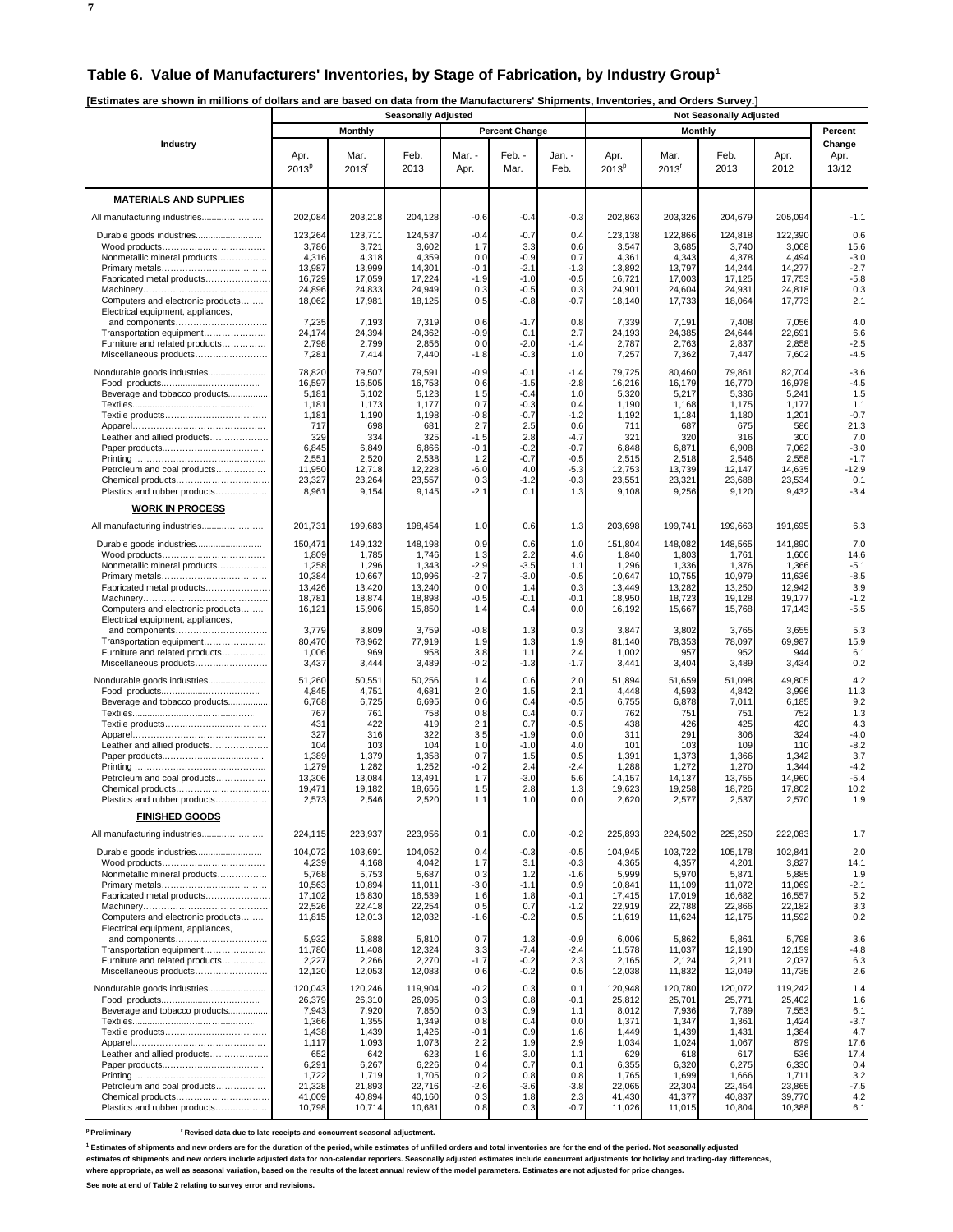#### **Table 7. Ratios of Manufacturers' Inventories to Shipments and Unfilled Orders to Shipments, by Industry Group1**

| [Based on Seasonally Adjusted data from the Manufacturers' Shipments, Inventories, and Orders Survey.]                                                                                                         |                                                                                                      |                                                                                                      |                                                                                                      |                                                                                                      |                                                                                         |                                                                                         |                                                                                         |                                                                                         |  |  |  |
|----------------------------------------------------------------------------------------------------------------------------------------------------------------------------------------------------------------|------------------------------------------------------------------------------------------------------|------------------------------------------------------------------------------------------------------|------------------------------------------------------------------------------------------------------|------------------------------------------------------------------------------------------------------|-----------------------------------------------------------------------------------------|-----------------------------------------------------------------------------------------|-----------------------------------------------------------------------------------------|-----------------------------------------------------------------------------------------|--|--|--|
|                                                                                                                                                                                                                |                                                                                                      | <b>Inventory/Shipments ratio</b>                                                                     |                                                                                                      |                                                                                                      |                                                                                         | Unfilled Orders/Shipments ratio <sup>2</sup>                                            |                                                                                         |                                                                                         |  |  |  |
| Industry                                                                                                                                                                                                       | Apr<br>2013 <sup>p</sup>                                                                             | Mar<br>2013'                                                                                         | Feb<br>2013                                                                                          | Jan.<br>2013                                                                                         | Apr<br>2013 <sup>p</sup>                                                                | Mar<br>2013'                                                                            | Feb<br>2013                                                                             | Jan.<br>2013                                                                            |  |  |  |
| All manufacturing industries <sup>3</sup>                                                                                                                                                                      | 1.31                                                                                                 | 1.30                                                                                                 | 1.28                                                                                                 | 1.29                                                                                                 | (X)                                                                                     | (X)                                                                                     | (X)                                                                                     | (X)                                                                                     |  |  |  |
| Nonmetallic mineral products<br>Fabricated metal products<br>Computers and electronic products <sup>3</sup><br>Electrical equipment, appliances,<br>Transportation equipment<br>Furniture and related products | 1.66<br>1.39<br>1.39<br>1.41<br>1.63<br>1.91<br>1.67<br>1.65<br>1.74<br>1.09                         | 1.65<br>1.36<br>1.40<br>1.45<br>1.66<br>1.89<br>1.61<br>1.64<br>1.70<br>1.10                         | 1.67<br>1.32<br>1.40<br>1.46<br>1.62<br>1.90<br>1.67<br>1.63<br>1.75<br>1.11                         | 1.67<br>1.33<br>1.41<br>1.45<br>1.63<br>1.95<br>1.66<br>1.64<br>1.75<br>1.11                         | 6.26<br>(X)<br>(X)<br>1.34<br>3.07<br>3.25<br>7.32<br>2.34<br>14.83<br>1.31             | 6.21<br>(X)<br>(X)<br>1.34<br>3.10<br>3.23<br>7.06<br>2.32<br>14.51<br>1.32             | 6.30<br>(X)<br>(X)<br>1.31<br>3.01<br>3.32<br>7.09<br>2.28<br>15.30<br>1.33             | 6.26<br>(X)<br>(X)<br>1.25<br>3.01<br>3.42<br>7.13<br>2.31<br>15.00<br>1.34             |  |  |  |
| Miscellaneous products<br>Beverage and tobacco products<br>Leather and allied products<br>Petroleum and coal products<br>Plastics and rubber products                                                          | 1.71<br>1.00<br>0.77<br>1.65<br>1.27<br>1.51<br>1.93<br>2.28<br>1.02<br>0.83<br>0.68<br>1.33<br>1.23 | 1.70<br>0.99<br>0.77<br>1.67<br>1.28<br>1.51<br>1.95<br>2.29<br>1.02<br>0.84<br>0.66<br>1.32<br>1.24 | 1.70<br>0.95<br>0.76<br>1.71<br>1.26<br>1.50<br>1.88<br>2.19<br>1.01<br>0.82<br>0.61<br>1.29<br>1.21 | 1.69<br>0.97<br>0.77<br>1.71<br>1.29<br>1.52<br>1.83<br>2.07<br>1.01<br>0.81<br>0.66<br>1.27<br>1.20 | (X)<br>(X)<br>(X)<br>(X)<br>(X)<br>(X)<br>(X)<br>(X)<br>(X)<br>(X)<br>(X)<br>(X)<br>(X) | (X)<br>(X)<br>(X)<br>(X)<br>(X)<br>(X)<br>(X)<br>(X)<br>(X)<br>(X)<br>(X)<br>(X)<br>(X) | (X)<br>(X)<br>(X)<br>(X)<br>(X)<br>(X)<br>(X)<br>(X)<br>(X)<br>(X)<br>(X)<br>(X)<br>(X) | (X)<br>(X)<br>(X)<br>(X)<br>(X)<br>(X)<br>(X)<br>(X)<br>(X)<br>(X)<br>(X)<br>(X)<br>(X) |  |  |  |

**X Not Applicable <sup>p</sup>**  $^{\mathsf{r}}$  Revised data due to late receipts and concurrent seasonal adjustment.

<sup>2</sup> Excludes the following industries with no unfilled orders: Wood products; nonmetallic mineral products;<br>medical equipment and supplies; office supplies; other miscellaneous manufacturing; cutlery and handtools;<br>farm an

**3 Unfilled orders to shipments ratio excludes semiconductor manufacturing.**

#### **Table 8. Revisions to Previously Published Monthly Percent Changes1**

**[Based on Seasonally Adjusted data from the Manufacturers' Shipments, Inventories, and Orders Survey.]** 

|                                                                                                                                                                                                                                                                           |                                                                                  | Shipments                                                                        | New Orders                                                                       |                                                                                              | <b>Unfilled Orders</b>                                                           |                                                                                              | Inventories                                                                              |                                                                                  |  |
|---------------------------------------------------------------------------------------------------------------------------------------------------------------------------------------------------------------------------------------------------------------------------|----------------------------------------------------------------------------------|----------------------------------------------------------------------------------|----------------------------------------------------------------------------------|----------------------------------------------------------------------------------------------|----------------------------------------------------------------------------------|----------------------------------------------------------------------------------------------|------------------------------------------------------------------------------------------|----------------------------------------------------------------------------------|--|
| Industry                                                                                                                                                                                                                                                                  | Apr <sup>2</sup><br>2013                                                         | Apr <sup>3</sup><br>$2012 -$<br>Mar<br>2013                                      | Apr <sup>2</sup><br>2013                                                         | Apr <sup>3</sup><br>$2012 -$<br>Mar<br>2013                                                  | Apr <sup>2</sup><br>2013                                                         | Apr <sup>3</sup><br>$2012 -$<br>Mar<br>2013                                                  | Apr <sup>2</sup><br>2013                                                                 | Apr <sup>3</sup><br>$2012 -$<br>Mar<br>2013                                      |  |
| All manufacturing industries                                                                                                                                                                                                                                              | (X)                                                                              | 0.2                                                                              | (X)                                                                              | 0.3                                                                                          | (X)                                                                              | 0.1                                                                                          | (X)                                                                                      | 0.1                                                                              |  |
| Durable goods industries<br>Nonmetallic mineral products<br>Fabricated metal products<br>Computers and electronic products<br>Electrical equipment, appliances,<br>and components<br>Transportation equipment<br>Furniture and related products<br>Miscellaneous products | 0.2<br>(X)<br>(X)<br>0.5<br>0.3<br>0.0<br>$-0.1$<br>0.1<br>0.0<br>(X)<br>(X)     | 0.3<br>0.9<br>0.5<br>0.6<br>0.3<br>0.6<br>0.9<br>0.2<br>0.4<br>0.4<br>0.4        | 0.2<br>(X)<br>(X)<br>0.7<br>0.5<br>$-0.3$<br>$-0.6$<br>0.1<br>0.3<br>(X)<br>(X)  | 0.5<br>(NA)<br>(NA)<br>2.0<br>0.9<br>1.0<br>0.9<br>1.0<br>1.4<br>0.5<br>0.4                  | 0.0<br>(X)<br>(X)<br>0.3<br>0.1<br>0.0<br>$-0.1$<br>0.1<br>0.0<br>(X)<br>(X)     | 0.1<br>(NA)<br>(NA)<br>1.0<br>0.3<br>0.3<br>0.1<br>0.4<br>0.1<br>0.4<br>0.7                  | $-0.1$<br>(X)<br>(X)<br>$-0.1$<br>0.1<br>$-0.1$<br>$-0.1$<br>0.0<br>$-0.1$<br>(X)<br>(X) | 0.1<br>0.4<br>0.2<br>0.4<br>0.2<br>0.2<br>0.2<br>0.4<br>0.1<br>0.4<br>0.2        |  |
| Nondurable goods industries<br>Beverage and tobacco products<br>Leather and allied products<br>Petroleum and coal products<br>Chemical products<br>Plastics and rubber products                                                                                           | (X)<br>(X)<br>(X)<br>(X)<br>(X)<br>(X)<br>(X)<br>(X)<br>(X)<br>(X)<br>(X)<br>(X) | 0.4<br>0.1<br>0.4<br>0.3<br>0.5<br>1.0<br>0.9<br>0.2<br>0.9<br>1.3<br>0.3<br>0.6 | (X)<br>(X)<br>(X)<br>(X)<br>(X)<br>(X)<br>(X)<br>(X)<br>(X)<br>(X)<br>(X)<br>(X) | (NA)<br>(NA)<br>(NA)<br>(NA)<br>(NA)<br>(NA)<br>(NA)<br>(NA)<br>(NA)<br>(NA)<br>(NA)<br>(NA) | (X)<br>(X)<br>(X)<br>(X)<br>(X)<br>(X)<br>(X)<br>(X)<br>(X)<br>(X)<br>(X)<br>(X) | (NA)<br>(NA)<br>(NA)<br>(NA)<br>(NA)<br>(NA)<br>(NA)<br>(NA)<br>(NA)<br>(NA)<br>(NA)<br>(NA) | (X)<br>(X)<br>(X)<br>(X)<br>(X)<br>(X)<br>(X)<br>(X)<br>(X)<br>(X)<br>(X)<br>(X)         | 0.1<br>0.2<br>0.3<br>0.3<br>0.4<br>1.0<br>0.6<br>0.2<br>0.6<br>0.7<br>0.2<br>0.2 |  |

#### **X Not Applicable NA Not Available**

<sup>1</sup> Estimates of shipments and new orders are for the duration of the period, while estimates of unfilled orders and total inventories<br>are for the end of the period. Not seasonally adjusted estimates of shipments and new o

**2 The current month revisions are the difference between the advance percent change and the percent change as shown in this publication.**

<sup>3</sup> The twelve month revisions are the differences between the month-to-month percent changes of the preliminary and<br>final estimates. The monthly averages are the simple averages of the absolute values of the differences f